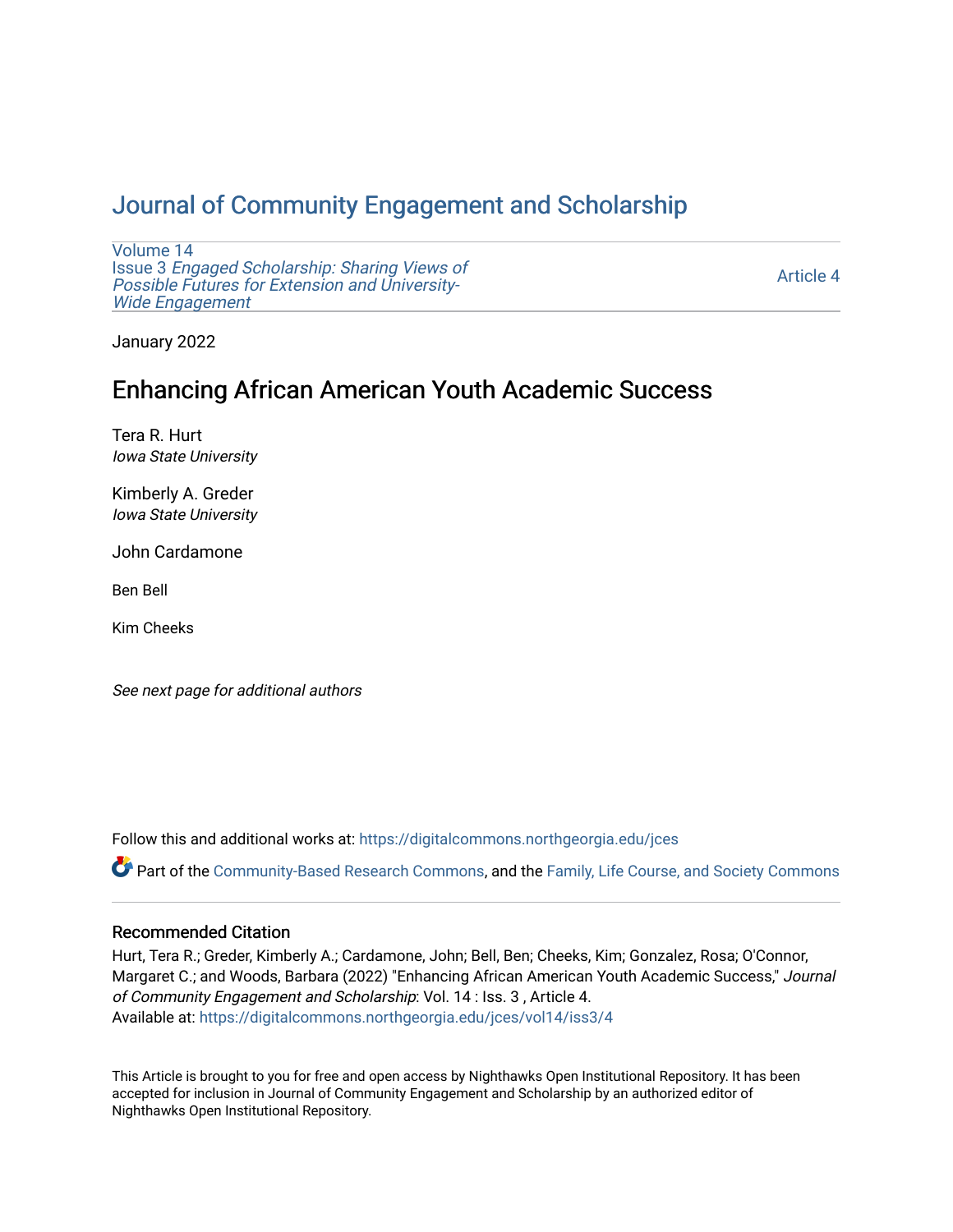## Enhancing African American Youth Academic Success

## Cover Page Footnote

Tera R. Jordan publishes scholarly work using her maiden name, Tera R. Hurt. Task Force members gratefully acknowledge the support of the Iowa State University Extension and Outreach and the county Extension Council. We value the support of Brent Brungardt, Oksana Gieseman, and Terry Smay. We are indebted to the 45 county residents who willingly participated in the group discussions.

## Authors

Tera R. Hurt, Kimberly A. Greder, John Cardamone, Ben Bell, Kim Cheeks, Rosa Gonzalez, Margaret C. O'Connor, and Barbara Woods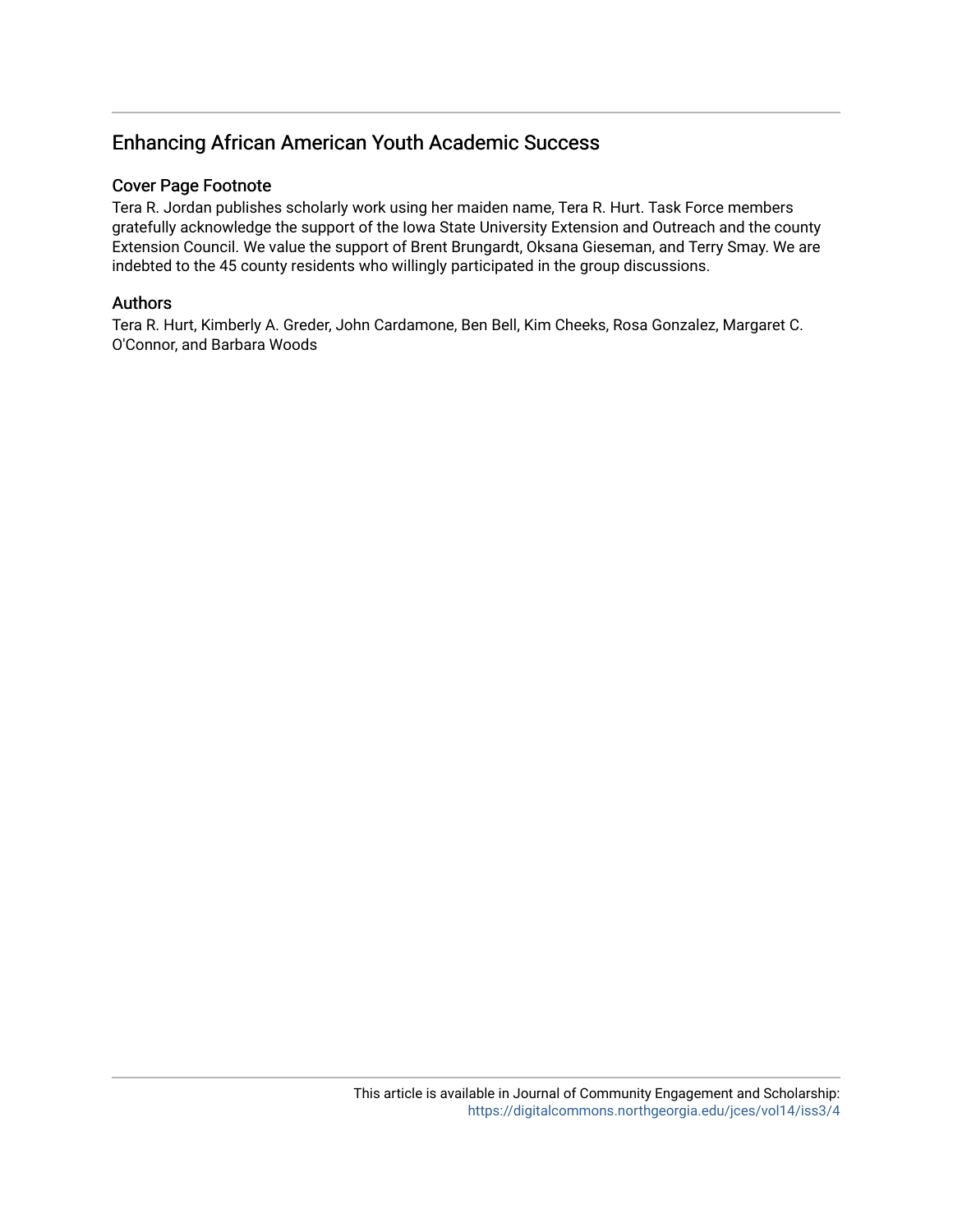# **Enhancing African American Youth Academic Success**

Tera R. Hurt, Kimberly A. Greder, John Cardamone, Ben Bell, Kim Cheeks, Rosa Gonzalez, Margaret C. O'Connor, and Barbara Woods

#### **Abstract**

In the state of Iowa, persistent disparities exist between the academic performance of African American youth and the overall student population. Communities in Iowa thus have a critical opportunity to promote academic success among African American youth. With the goal of addressing these disparities in education, we evaluated how best to collaborate with African American residents to build upon the strengths of families and to create new initiatives or modify existing programs to improve educational success. Community leaders, Iowa State University faculty, and university Extension and Outreach staff recruited 45 parents raising African American youth as well as experienced African American educators living in the community. These individuals participated in a series of study circles and action forums and shared their experiences and recommendations for strengthening educational programming for African American youth in the county. Their guidance informed program content, delivery approaches, implementation strategies, and outreach to the African American community in Iowa. Findings may be transferable to other contexts.

The scholarly literature on academic achievement among African American middle and high school students is vast. Researchers have primarily focused on how individual factors (e.g., effort, attendance, grades, engagement, motivation, and self-concept), family factors (e.g., academic socialization, socioeconomic status, neighborhood, involvement, human capital, cohesion, and social support), school factors (e.g., climate, cohesion, culturally responsive pedagogical practices, and cultural incompatibility), and community factors (e.g., accessibility and availability of youth programming) affect academic performance (Benner et al., 2016; Howard & Terry, 2011; Hudley, 2009; Stanard et al., 2010; Stewart, 2007; Whaley & Noel, 2011). In addition, community agencies and networks have implemented various programs to support school-based programming and to advance academic outcomes among African American students, who are often underserved (Bailey & Bradbury-Bailey, 2010). Other efforts have focused on institutional change within school districts. Educators have also worked to ensure consistency in program implementation across schools, to enhance teacher effectiveness (e.g., attitudes, encouragement, and expectations), and to cultivate relationships and a supportive school community (Armstrong-Walker, 1997; Jackson, 2007; Williams, 2010). Outside of the school context, churches and mentoring networks have made positive impacts on African American youth's

academic engagement (Armstrong-Walker, 1997; Davis, 2008; Jackson, 2007; Pirtle, 2008). Families have also been key in promoting academic success among youth (e.g., monitoring homework). Thus, programs that help youth connect to mentors and resources and that promote parent engagement are key to youth academic success (Armstrong-Walker, 1997; Bailey & Bradbury-Bailey, 2010; Davis, 2008; Jackson, 2007; Mandara, 2006).

African American youth could benefit from programs and services designed to help them achieve their academic goals. Through Iowa State University (ISU), Extension and Outreach offers programs that provide information and education for building stronger relationships, families, and communities—all of which can help youth throughout their lifetimes (ISU Extension and Outreach Human Sciences, 2017a, 2017b). ISU Extension and Outreach is funded by a variety of sources, including federal, state, and county tax dollars, contracts, grants, and user fees. This organization has vast opportunities to offer culturally appropriate programming and collaborate with diverse community stakeholders to reach underserved groups, like African American residents, and to build community capacity for offering and sustaining effective programs (Zeldin, 2000). Through research and program implementation, ISU Extension and Outreach helps Iowa residents make choices that can enhance their lives (ISU Extension and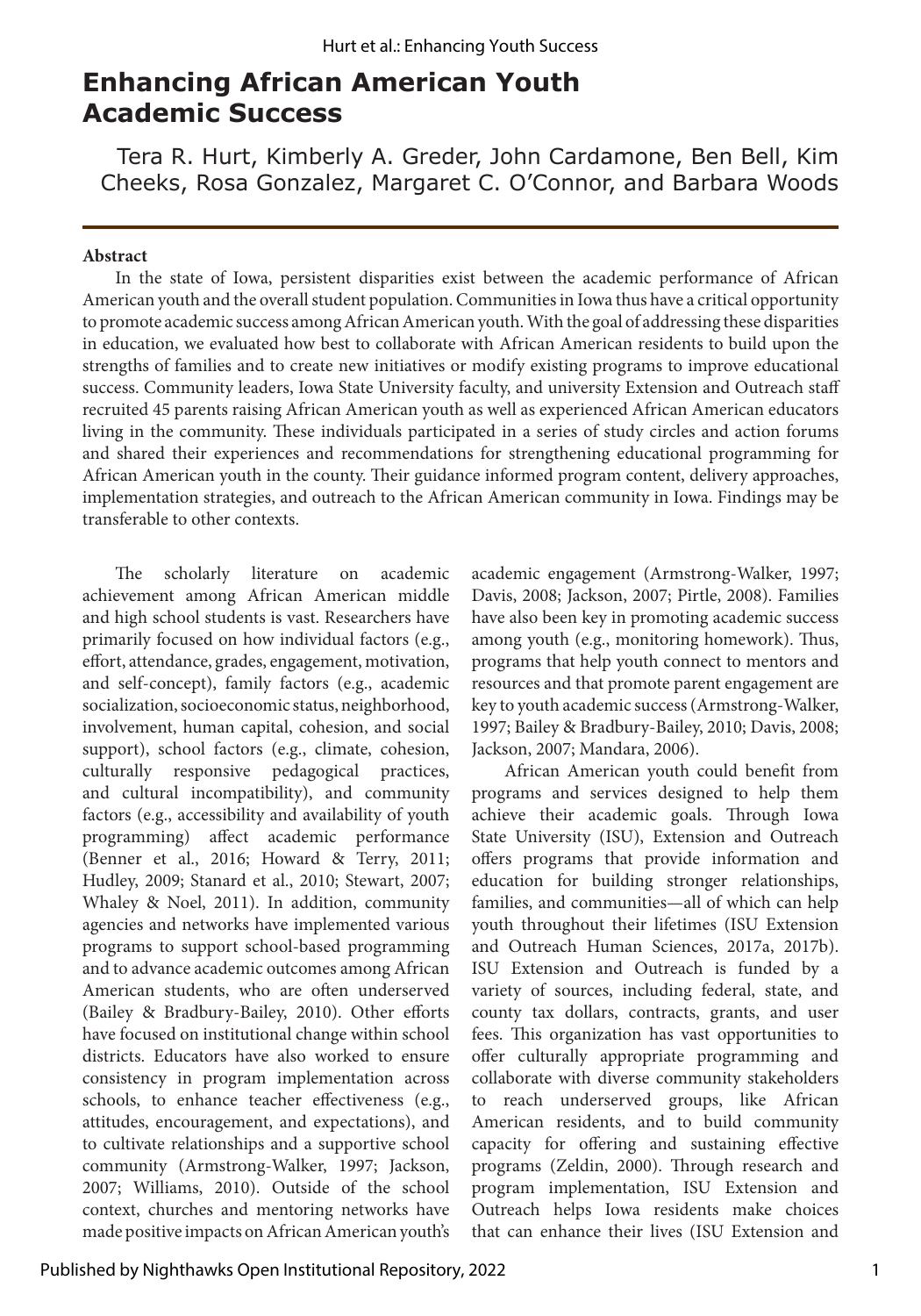Outreach, 2015). Specifically, ISU Extension and Outreach's mission is to "build a strong Iowa by engaging all Iowans in research, education, and Extension experiences to address current and emerging real-life challenges" (ISU Extension and Outreach, 2017).

Transdisciplinary teams are particularly well suited to solve complex problems and to have an impact in communities beyond campus borders (Bazeley, 2018; Plano Clark & Ivankova, 2016; Stokols et al., 2008; Szostak, 2015). As described in this study, a diverse set of stakeholders— ISU faculty, ISU Extension and Outreach staff, community leaders, and residents—connected to "translate university research into practice for local individuals, families, employers, and communities" (ISU Extension and Outreach, n.d.). This collaboration reflects a commitment to understanding the structural and cultural challenges that affect contemporary families and that place stress on Extension services. By listening to residents' perspectives and experiences, ISU faculty, graduate students, ISU Extension and outreach professionals, and community leaders can work together to "reinvent" Extension, advance inclusive cultures, and strengthen local communities. Extension and Outreach programs can both collaborate with school systems to identify and address practices that undermine academic engagement, and identify practices and policies that help cultivate positive African American development (Hawkins, 2014).

In Iowa, African Americans make up 4% of the state population. This proportion is rapidly increasing; a 199.3% positive change occurred from 1980 to 2018. Polk County, the home of Iowa's largest city and state capital, Des Moines, has the highest concentration of African Americans in the state. Polk County had 34,357 African American residents in 2018; 24,346 of these residents lived in Des Moines, accounting for 19.5% of the state's African American population (The State Data Center of Iowa and the Iowa Commission on the Status of African-Americans, 2020). These population trends in Iowa and Polk County are consequential for the public education system. Though African American youth only constitute 6.2% of the state's school enrollment, African American enrollment increased by 70.7% from 1999 to 2019.

In 2019, African American students comprised 12% of the student population across nine school districts in Polk County. In comparison, 6.5% of students enrolled in prekindergarten through 11th grade throughout Iowa were African American (Iowa Department of Education, 2020a). Though the state of Iowa reported a graduation rate of 91.6% in 2020 which can be attributed in part to academic support programs like Gaining Early Awareness and Readiness for Undergraduate Programs (GEAR UP), middle school skill building, and graduation walk—this was not the experience for African American students who had an 80.7% graduation rate (Bowman et al., 2018; Leuwerke et al., 2021; Office of the Governor of Iowa, 2020; United Way of Central Iowa, 2021). Atwell and colleagues (2019) pointed to marginal gains in state graduation rates among low-income students, which is a cause for concern.

In 2020, Polk County had a higher graduation rate (94%) than the state average (91.6%), but again, fewer African American students in Polk County graduated (90.7%) compared to the overall student population (Iowa Department of Education, 2020b). This graduation gap can affect earnings, students' likelihood of enrolling in higher education, and their prospects of earning college and professional degrees (Blackman et al., 2005; Bryant & Wickrama, 2005; The State Data Center of Iowa and the Iowa Commission on the Status of African-Americans, 2020; U.S. Census Bureau, 2017). Closing education gaps will help African Americans overcome the disadvantages associated with being poor, being underemployed, and having lower median household and personal incomes (The State Data Center of Iowa and the Iowa Commission on the Status of African-Americans, 2020).

In light of the research on African American youth academic achievement and the opportunities available through ISU Extension and Outreach, we sought to address the following research questions:

- 1. What are the experiences and educational goals of African American families in Iowa related to youth academic success?
- 2. What are families' recommendations for using family strengths to promote educational success?
- 3. How can programs be adapted to advance academic success among African American youth?

## **Method**

The authors leveraged their varying personal experiences, disciplinary trainings, and professional expertise to conduct this study. Half of the team members identified as African American,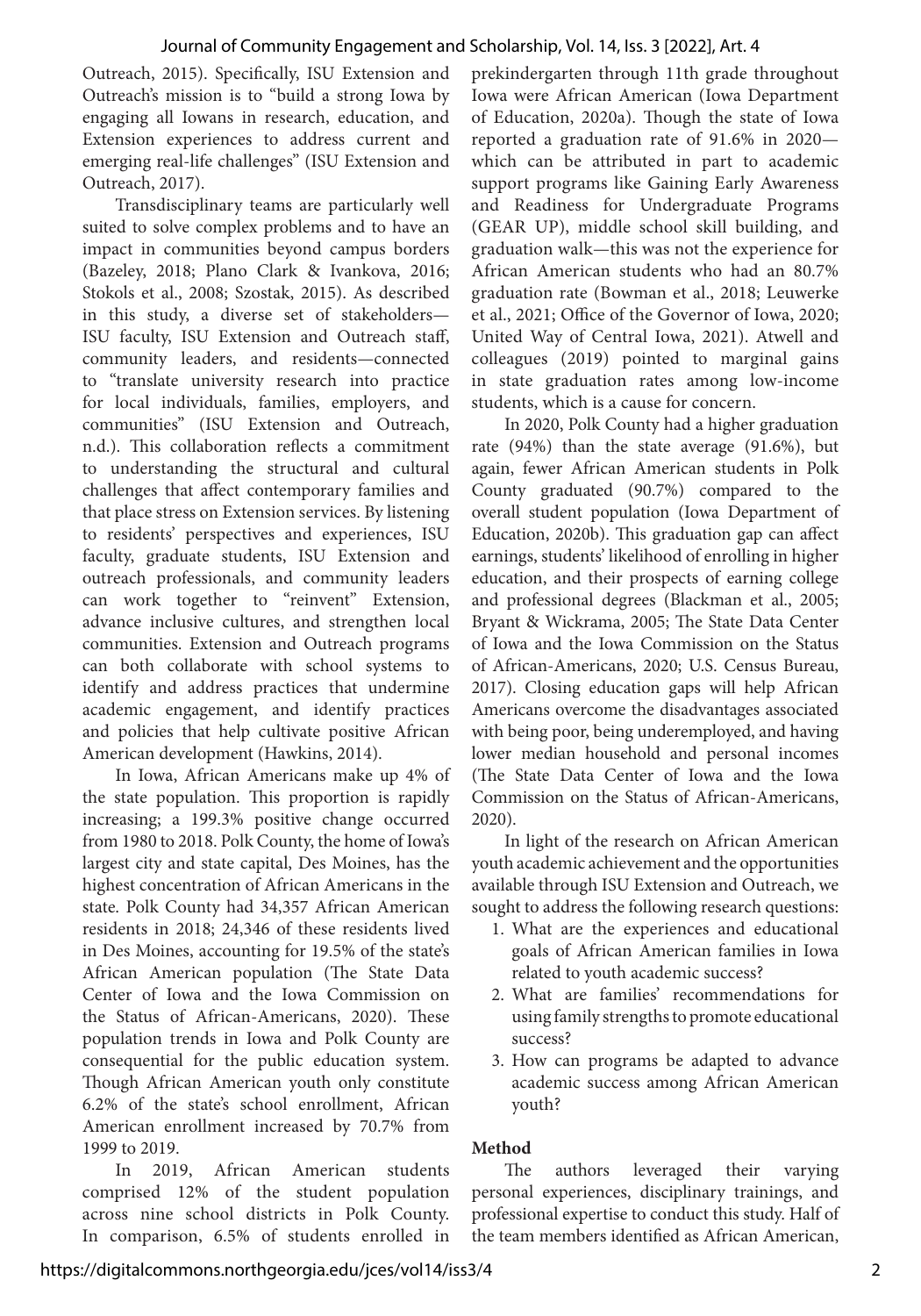two were White, and two were White and Latino. All reported being middle-class. Among the four African American team members, two were educated in Polk County, Iowa, and two were not. The former also raised African American children who attended Polk County schools. Among the White team members, both were educated in Iowa, but only one attended Polk County schools. Neither had raised children who were educated in Polk County schools. One, however, raised children who attended another county's public schools, and the other supported the education of a biracial relative who attended Polk County schools. Between the two team members who identified as White and Latino, one was educated in Polk County schools, and the other raised children who attended another county's public schools in Iowa. All but one team member had experience with supporting African American youth academically.

Team members first met in August 2017 at the Polk County Extension Office for orientation and training. In the following meetings, team members met via Zoom videoconferencing to plan next steps and assess progress. In October 2017, Hurt received institutional review board approval from ISU to conduct the project.

#### *Recruitment*

Team members used personal contacts and knowledge about Polk County to recruit African American adults and youth to the project. Advertisements about the project were placed in community advertisements (e.g., Iowa Commission on the Status of African-Americans, ISU Extension and Outreach) and displayed at community events and programs. The authors asked Polk County residents who identified as African American *or* who were raising an African American child and were willing to participate in a group discussion to contact Hurt by either phone or email to enroll in the project. Participants were not required to be a parent or to have children currently enrolled in school. In the group discussions, participants reflected on not only their previous experiences but also their current lived experiences in the community. The authors used this purposive sampling approach to narrow the group and communities to whom the results and recommendations may be transferable (Guba, 1981).

The authors modeled this project's approach after the community engagement, participation, and reflection methods used in Mid Life and Beyond, a project that used community-wide dialogues to identify ways to make communities better places for people to live during middle age and beyond (ISU Extension and Outreach Human Sciences, 2017c). These dialogues occurred in the context of study circles and action forum discussions.

Next, we describe the participants in the present initiative's study circles and action forums. Our goal was to enroll different participants in each activity so that the perspectives would be unique to each group. One woman, however, took part in both a study circle and an action forum, as the facilitators of the action forum were not aware that she had previously participated in a study circle. We acknowledge that there may be redundancy in the information she shared.

#### *Study Circle Participants and Procedures*

All 22 of the study circle participants were African American, including 14 adults (11 women, three men) and eight youth (three males, five females). Among the adults, the youngest was 35, the oldest was 79, and the average age was 49. Among the youth participants, the average age was 13 (with a range of 12 to 16). Four adults were single, eight were married and living with their spouses, and two were widows. Adults had an average of two children ranging from 1 to 8 years of age. Most had completed some college or technical school training (ranging from a high school diploma or GED/HiSET to an advanced degree). Adults resided in households with average annual incomes ranging from \$50,000 to \$59,000; individual incomes ranged from \$40,000 to \$69,000 or more. Adult participants had lived in Polk County for an average of 31 years (ranging from 7.5 to 70 years). Among the youth participants, the average highest grade completed was eighth grade (ranging from seventh grade to 12th grade). Most youth had lived in the county for their entire lives (ranging from 7 years to one's entire life).

From October 2017 through December 2017, 22 adults and youth participated in four study circles at a centrally located family resource center that was familiar to participants. Two team members facilitated each group with at least five residents, all of whom provided consent before participating in the project. The purpose of the study circles was to listen to residents' experiences and to learn about their educational goals, ideas, and needs related to promoting young people's academic success, and the authors worked together to develop a list of questions that aligned with the project's goals. The groups' small size helped to ensure that all participants had an opportunity to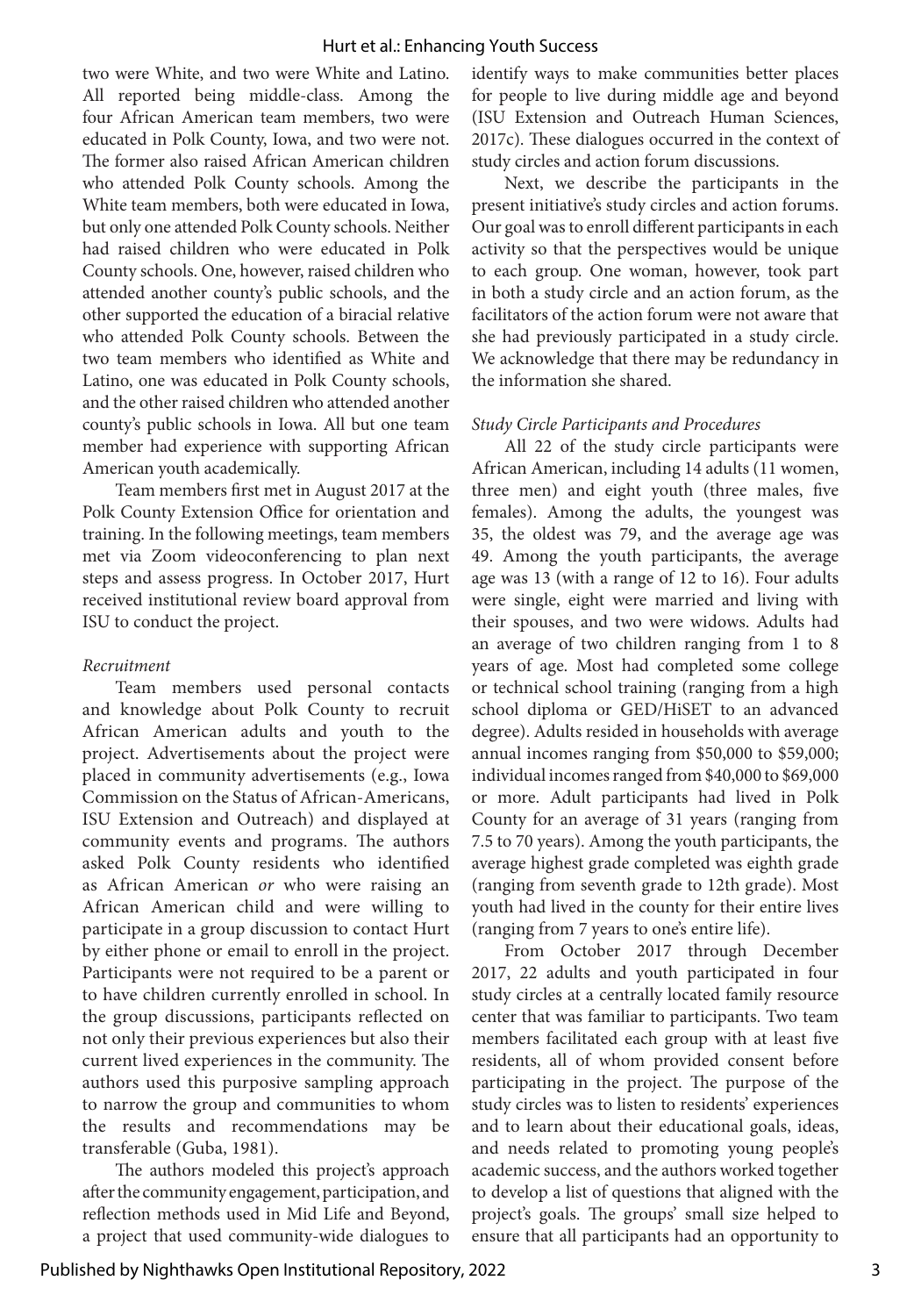share their ideas (Creswell & Poth, 2018). During the study circles, adults reflected on their personal experiences with school, their hopes for their children, and educational programming in the community. Youth spoke about the significance of adults, their plans, and youth programs. Appendix A documents specific questions and probes. All youth and adults described their experiences, shared their opinions and ideas, and suggested possible approaches for educational programming in the community. Anyone could refuse to answer any question without penalty. Each study circle lasted about 75 minutes, and the authors compensated each adult and youth participant with a \$25 Walmart gift card and a meal.

#### *Action Forum Participants and Procedures*

From February 2018 through April 2018, 23 residents took part in four action forums informed by the key points raised in the study circles. Action forum participants were recruited using the same procedures that were used to enroll the study circle participants. Residents reviewed ideas and recommendations developed by the study circles and endorsed the best programs and approaches for enhancing African American youth's academic success (ISU Extension and Outreach Human Sciences, 2017c). The authors scheduled four action forums on weekday evenings and Saturday mornings at the centrally located family resource center. Two authors facilitated the action forum discussions. On average, five residents participated in each action forum, and the authors compensated each resident with a \$25 Walmart gift card and a meal.

At first, 18 adults and 11 young people enrolled in the action forums. However, the authors could not reach four of the adults and two of the youth, so these six individuals did not ultimately participate. In total, 14 adults (two men and 12 women) and nine youth (one male, eight females) participated. Eleven of the adults were African American. Among the three other adults, one declined to identify their race, and two were White women who were raising African American children with African American coparents. The mean adult age was 53 (ranging from 34 to 82), which was older than the average age of the study circle participants. Eight adults were married and currently residing with their spouses, three were single, and three were widows. Adults had an average of three children (number of children ranged from 1 to 6) and had completed some college or technical school (ranging from a high

school diploma or GED/HiSET to an advanced degree). Adults resided in households with average annual incomes of \$40,000 to \$49,999 (ranging from \$10,000 to \$19,999 to more than \$69,000). Adult participants had lived in the county for an average of 46 years (ranging from 4 to 75 years). The average age of youth participants was 12.7 years (ranging from 9 to 17), and the average grade youth had completed was seventh grade (ranging from third grade to 12th grade). All but one youth participant reported that they had lived in the county their whole lives; one young participant declined to respond.

#### *Data Collection*

The facilitators documented all study circle and action forum discussions with digital audio recorders. The authors uploaded these digital audio files to a secure, university-controlled, password-protected computer server after each discussion. All team members had access to the audio files. In addition, Transcribe Me, a professional transcription service, transcribed all digital recordings. The authors transferred digital recordings to Transcribe Me via a secure electronic process. After the research team received the preliminary transcripts, O'Connor checked the audio recordings against the typed transcripts. Adding transcription as a step in the research process provided another avenue for data analysis and permitted the data to be stored in a different medium. In total, Transcribe Me produced 124 pages of transcripts for the study circles and 123 pages of transcripts for the action forums. The data set included both digital recordings and transcripts that yielded descriptive data about the issues under study, which may facilitate transferability of the project results and recommendations to other locales (Guba, 1981).

#### *Analyses*

Hurt reviewed the digital recordings and transcripts and used content analysis procedures to gain a better understanding of participants' perspectives, to identify similarities and differences in their responses, and to draw conclusions about patterns or themes in the data (Merriam, 2009; Miles et al., 2020). Saldaña (2011) defined content analysis as "the systematic examination of texts... to analyze their prominent manifest and latent meanings" (p. 10). This analytic approach was appropriate given the project's goal of learning about the content of the study circle discussions. The analytical procedures involved iterative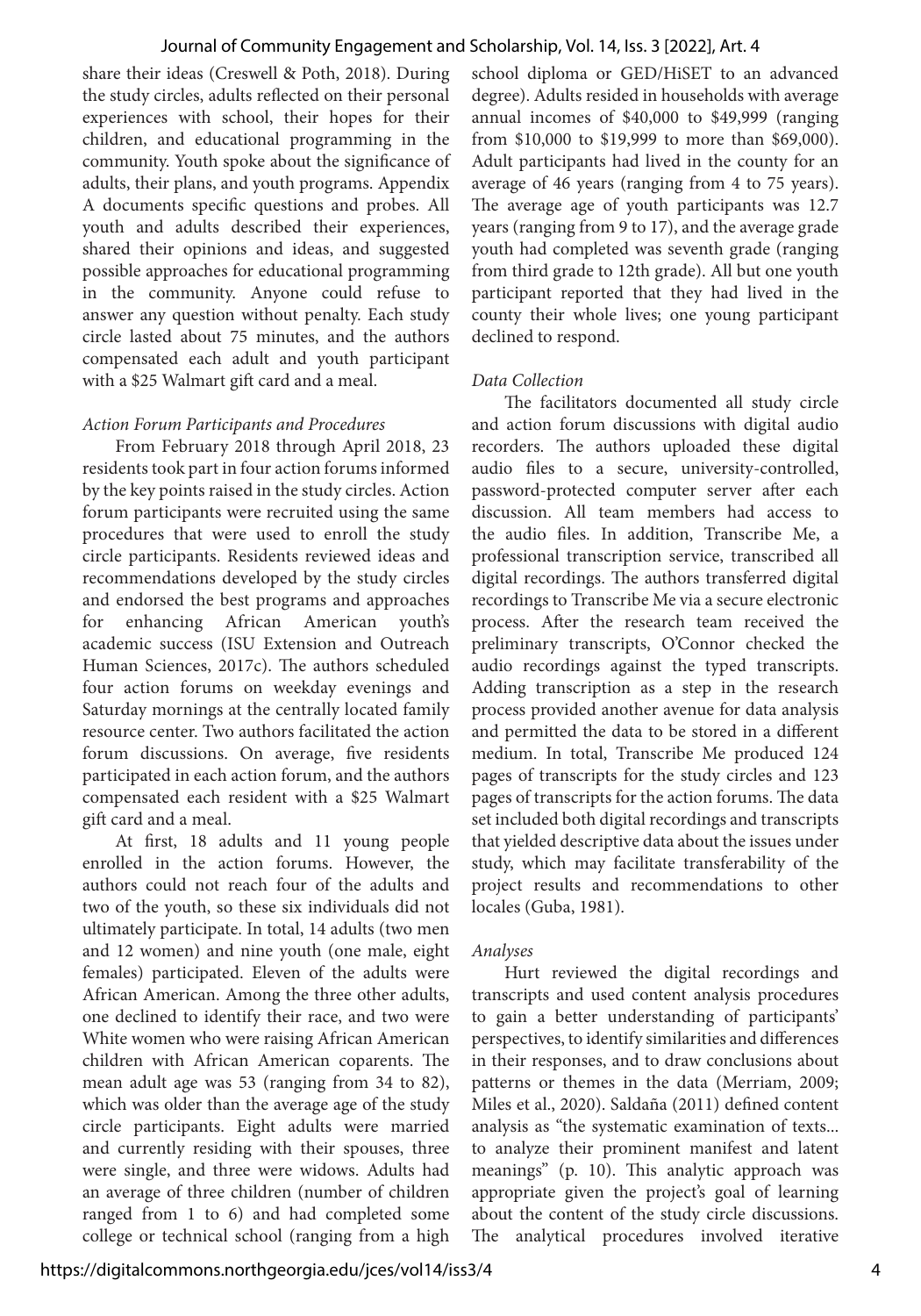sequences of reviewing, categorizing, verifying, and drawing conclusions from participants' responses (Miles et al., 2020).

Hurt drafted the preliminary findings using the focus group recordings for reference. The other authors evaluated the credibility of the findings based on their experiences facilitating the group discussions, their familiarity with participants' nonverbal communications, and focus group summaries. Woods and O'Connor did not facilitate any group, so their analysis of the data represents a dependability audit (Guba, 1981). Through monthly meetings, all authors discussed emergent themes in the data to refine the results presented. Each author made notes about their own self-reflections, thereby creating audit trails to establish credibility (Guba, 1981). Each audit trail included reflections about the preliminary report (Carlson, 2010; Miles et al., 2020). It was important for each author to record their own work to minimize the challenges associated with different authors analyzing participants' responses in dissimilar ways. There were no unresolved analytic differences (Saldaña, 2016). Overall, this analytic process established dependability in coding, analogous to reliability in the quantitative paradigm (Anfara et al., 2002; Guba, 1981).

## **Results**

## *Study Circles*

**School Context**. Which aspects of the school context are most important for improving educational success among African American youth in Iowa? Residents brainstormed solutions in response to this question. First, they recommended promoting a sense of belonging and feelings of inclusion in all students, even though the students might come from different backgrounds. As a second solution, they suggested hiring and identifying ways to retain educational workers who could help close the equity gap. Such workers would include teachers, support staff, and administrators of diverse genders and cultures, as well as staff with knowledge about positive youth development. These staff could build upon students' abilities and strengths, which in turn could lead to both short- and long-term success. As a third solution, participants described the importance of ensuring that educational materials are interactive, engaging, challenging, and sensible in terms of the skills and knowledge that youth need to succeed in adulthood. Curricula should include content covering the history and contributions of diverse racial, ethnic, and cultural groups, and this

content should be available to parents/guardians. Fourth, participants proposed that there should be assistance to minimize culture shock for culturally, racially, and ethnically diverse youth who are transferring into Polk County school districts.

Professional development is also needed for teachers and other school staff (e.g., administrators and school counselors) related to cultural competency and strategies for developing trusting, positive relationships with diverse youth (e.g., youth of various gender orientations and racial and ethnic groups) and families. Community leaders and directors of programs such as Upward Bound, Youth Leadership Initiative, and Family Connections should collaborate to ensure that these programs are accessible and offered across school districts within the county. School systems must also address problems related to staff effectiveness (e.g., moving too quickly through curricula, tests, and instruction and not fully answering students' questions and concerns). Lastly, school district leaders could explore modifying the school start time to better align with adolescents' needs (e.g., by starting the school day later in the morning).

**Support From Parents and Significant Adults**. Study circle participants also shared their perspectives regarding important aspects of support from parents and/or significant adults. The adults first emphasized that they wanted to be involved in their children's education. In addition, they stated that this involvement must begin early in their children's lives. Also, parents/guardians noted expectations about both short-term goals, such as good grades, model behavior in school, good study environments, attending classes, getting to class on time, and doing one's best, and longterm goals, like military service, work, or college. Of their expectations, one participant shared:

To succeed in whatever endeavor they chose to participate in. I just hope the best for them and education is big with me. That's where it starts at. And I don't do the dropout and all that. I don't play that. We got one in college right now and that's my plan but there are other things. And those are my expectations for them, and however far that take them I'll be proud of them.

Building upon these expectations, parents should provide support with study skills; strategies for paying attention, listening, and overcoming frustration; ways of managing peer pressure;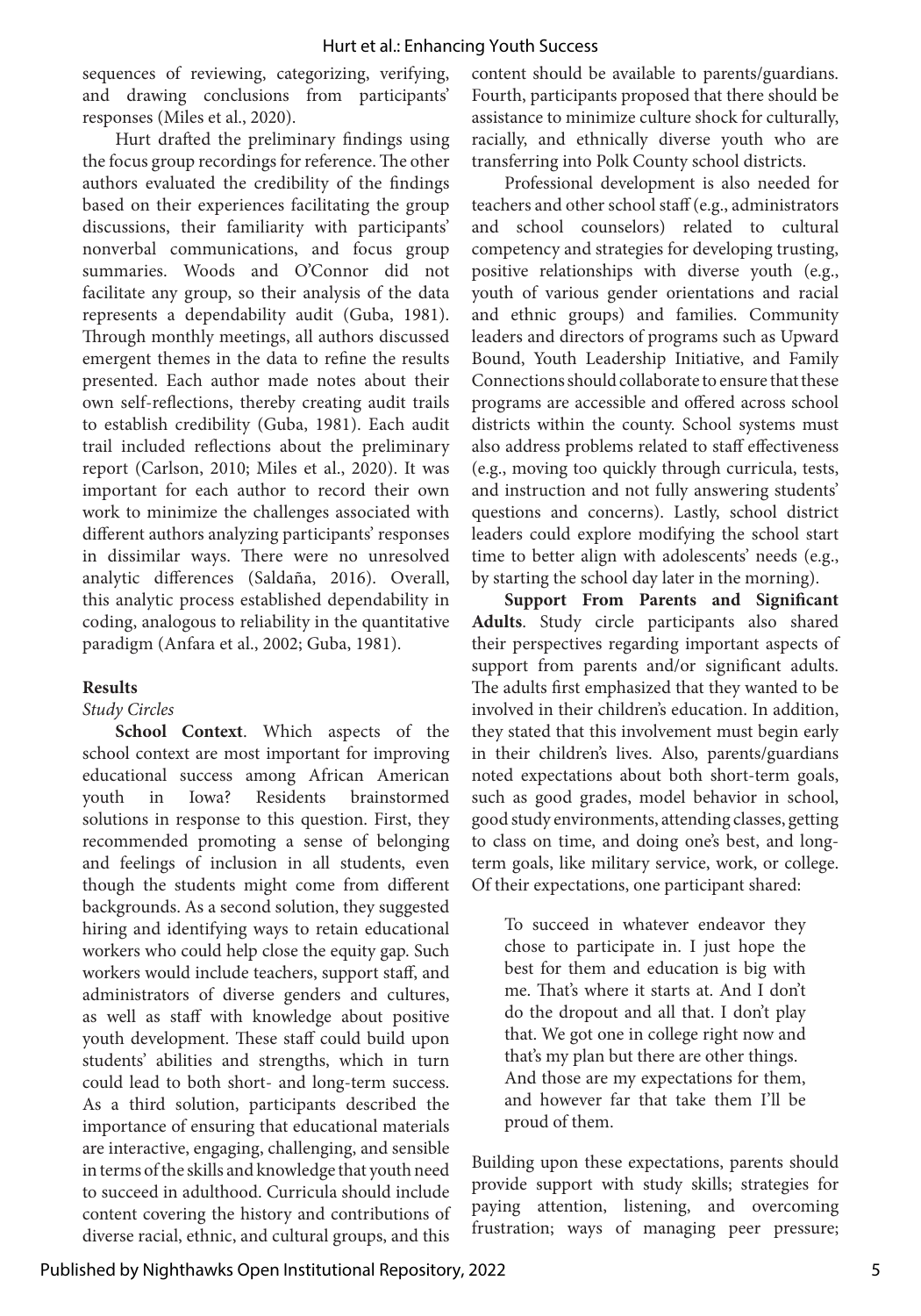and ways of responding to consequences such as discipline. Though the younger participants noted the importance of study skills, one conceded:

I remember a program where you actually learned about studying and talked about different ways to study. I didn't really pay attention because I thought I was a pro at studying. [Laughter.] I thought I knew everything about studying but actually, I don't, so I probably should've paid attention to that.

Another youth concurred that various study skills are needed, noting: "Studying is different for all different classes right now. The way you study for biology is completely different from a reading class, intermediate reading or something or writing. And not all studying is the same." Parents should be aware of not only this resistance to studying but also the need for diverse study strategies.

Moreover, parents/guardians stated that they should encourage students to nurture their own desire to do better and improve their standing among other students. Parents/guardians could also make students more aware of individual differences, such as different educational goals or learning styles. Furthermore, parents/guardians could share personal stories about their own educational journeys, including successes and failures.

**Program Features**. Study circle participants named the program features they felt would be most important for improving educational success among African American youth in Polk County. First, it was important that any programs be held either at a community center or on the ISU campus. One youth recommended:

Probably, here [centrally located community center] or something or a place where a whole bunch of kids feel safe. I don't know, a place that kids go. I don't know, like the YMCA or something. Maybe they have a room like this or something where kids can go and just talk or whatever. Something like that.

Second, programs must be accessible to everyone, and providing transportation would be helpful. Third, programs could be held on Wednesdays when Des Moines Public Schools have early release from school, on weekday evenings, or on weekends. Offering different types of programs might be useful for working families with various schedules. Fourth, program schedules could first feature a joint parent/guardian and youth session, followed by separate parent/guardian and youth meetings, capped by a final combined parent/guardian and youth session to review the information covered. Fifth, small-group sessions to facilitate involvement and participant interaction would be best. Sixth, facilitators should be qualified, committed, and caring professionals. Seventh, programs should either be free, offered at a low cost, or available on a sliding fee scale. Program administrators should also promote the possibility of adults and youth volunteering time in exchange for enrollment in program sessions. Eighth, program topics might include tutoring, planting a community garden, setting goals with a mentor and developing a plan for achieving them, and establishing parent-youth advocacy or parent/guardian support.

**Community Support**. Participants commented on aspects of community support that they thought were most important. They recommended using faith-based programs and programs led by community organizations. In addition, they suggested developing stronger connections within the community to provide an improved environment in which neighbors were willing and committed to helping each other. Suggested avenues for community connection included mentoring, looking out for each other's children, sharing information and resources, ensuring the basic needs of all children so that they can be ready to learn and be effective in school, and making resources available to those who need financial support to enroll children in extra learning activities, such as tutoring. Such connections could help support all families, not just African American families. Furthermore, participants highlighted the importance of regularly offered local events in Polk County, such as Iowa Days, and I'll Make Me a World. The Iowa Commission on the Status of African-Americans publicizes these annual activities through their listserv along with an African American resource guide. They also discussed the importance of publicizing resources using flyers, social media, referrals, church networks, barbershops, salons, grocery stores, and social service agencies. Building upon the insights that participants shared in the study circles, we next summarize ideas shared in the action forums.

## *Action Forums*

**Sense of Belonging**. When adults and youth were asked what aspects of the school context they thought were most important for improving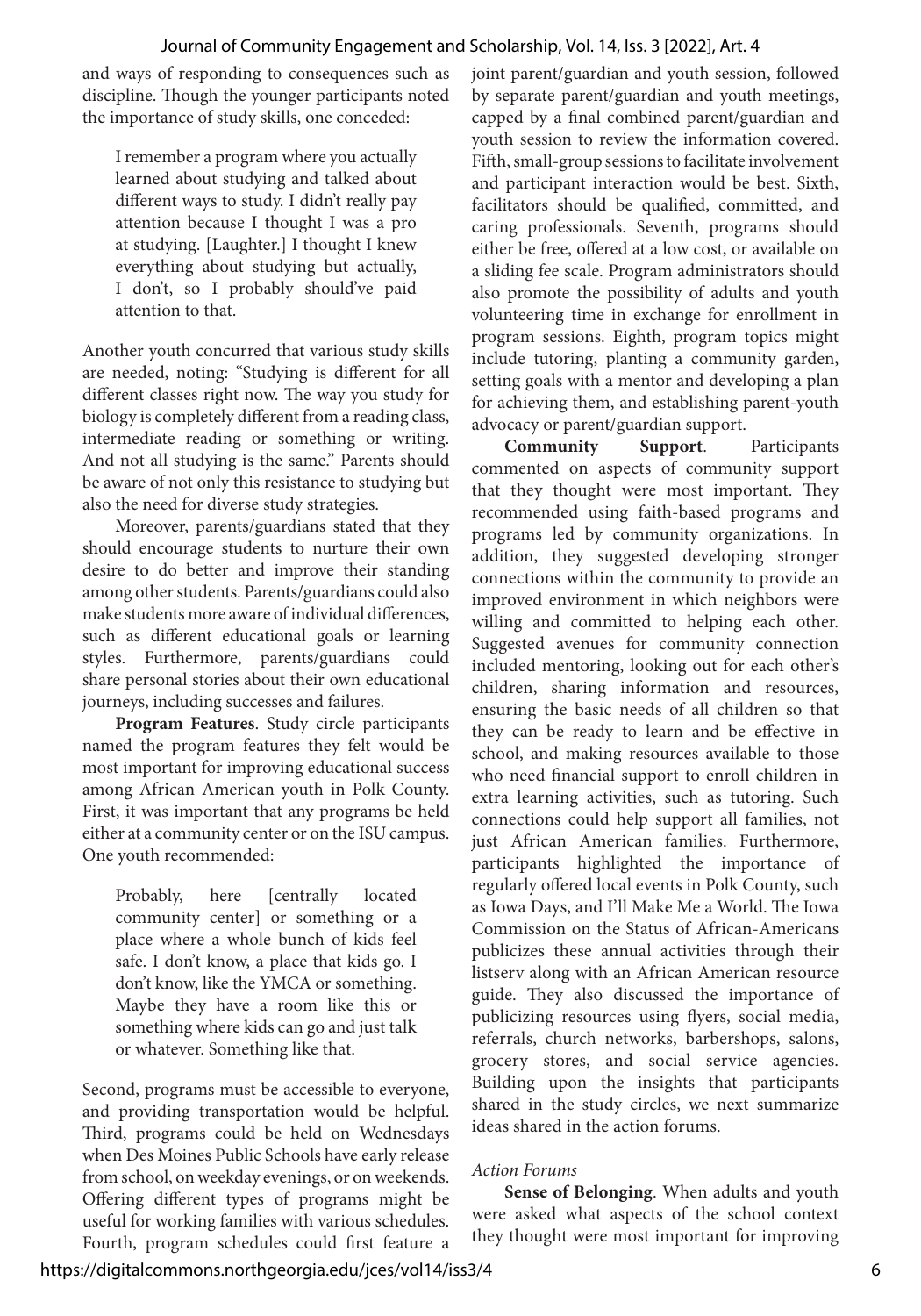educational success among African American youth in Polk County, there was strong support for promoting a sense of belonging for all students of different backgrounds. Participants admitted that even though living in Iowa is a different experience for many families and children, efforts should be made to emphasize the county's advantages and to create a fair environment for all children. Both adults and youth often talked about the difference between equity and equality. Participants described *equality* as making sure that all students are provided with the same resources; they described *equity* as giving students any additional resources they may need to achieve the same goals as their peers.

**School-Focused Areas**. With this goal of inclusion in mind, adults and youth discussed four school-related areas—the general context, programs, practices, and school personnel. First, both parents and youth advocated for creating welcoming environments, and they said that school programs and events should include a wide variety of cultures and all families. This approach could help teachers, students, and families learn to appreciate differences in people and to value everyone.

Unfortunately, the young participants often spoke about ways that they were not valued in school. For example, they noted feeling incapable, not being nurtured, missing opportunities, or not being open to educational experiences. Parents discussed strategies and practices that they gave their children to help them manage these experiences, including advice to ask questions when they do not understand. Youth concurred with this point. One young participant, who advised focusing on grades and the impact of one's grade point average, said:

How important grades are, stay in focus, and all that, and how important a GPA is. Because some kids don't really know how important that is and what effects that can have on you, good effects and bad effects on your future, like just that little GPA doesn't really have anything to do with your future but it really does.

Parents were in favor of cultivating environments where teachers were equipped with multiple effective instructional methods and in which it would be difficult for youth to fail.

**Equal Access**. Both adults and youth wanted to make sure that there was equal access to schoolbased educational programs. They all agreed that when programs keep out certain persons, schools exclude students. Programs should not segregate and force children into a particular racial or deficit group but should provide equal opportunity to all children and focus on skill building for all children who want to improve.

**Improved Programming and Communication**. Participants supported including more students in school initiatives, encouraging parents and youth to participate in programming, and improving communication among parents, youth, and educators. Parents noted that in lowincome neighborhoods, schools were less likely to inform parents about their children's welfare and educational performance. Participants felt that parent-teacher conferences were often scheduled too late, after issues and concerns got worse. Parents were also unhappy that biracial children were required to name only one racial classification in their school documentation, thereby not being inclusive and honoring the racial heritage of one parent. They thought registering such demographic characteristics should be consistent across the districts within the county.

**Consistent, Engaging Classes**. Participants suggested that another avenue for strengthening academics in the county would be to ensure that classes were engaging, interactive, and challenging. One parent offered:

I feel like the kids that are coming out now, we have to teach them differently. Where we could sit in school for all day with the teacher lecturing us, kids learn differently now. So having teachers that are adaptable to teach our kids in different ways.

Being consistent in class offerings and teaching practices across the county would help children who might be moving between county schools and districts. This approach could include uniform homework policies, policies related to allowing books to travel home, requirements for graduation, college preparation activities, and tracking or grading systems.

**Useful Curriculum Activities**. The curriculum must include truly useful activities, and both adult and youth participants thought that aspects of the existing curriculum were repetitive and not interesting. Both also underscored a need for more classroom teacher support. Helping teachers find ways to reach students with different learning styles would be critical for improving curriculum delivery. Making the learning environment more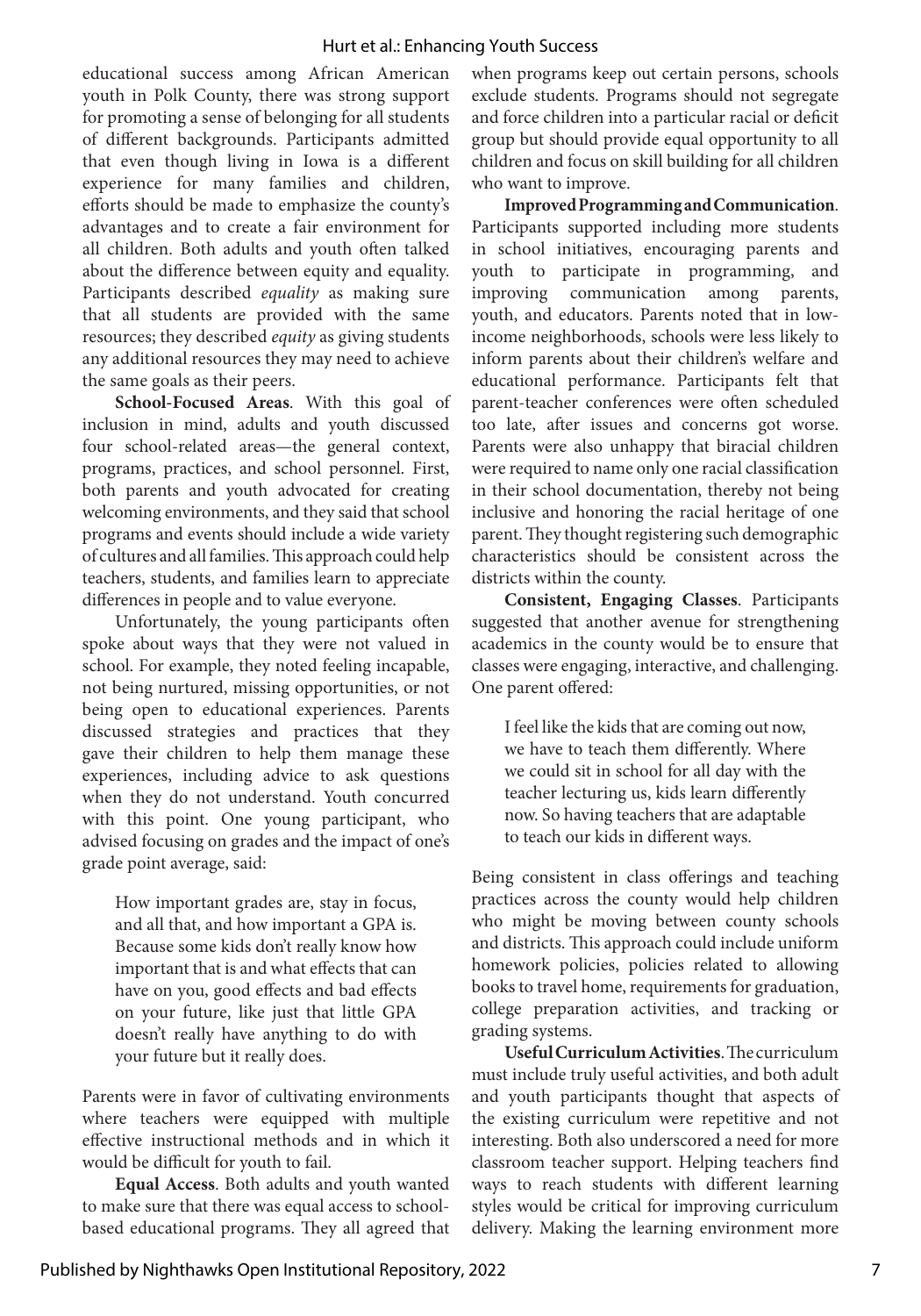interesting by appealing to different senses with things like colors or nature sounds would be one way to improve the school experience. Youth noted that they were most excited about learning from energetic educators and doing hands-on activities that allowed them to apply ideas.

**Courses That Promote Adult Success**. Participants suggested that courses should focus on the skills and knowledge that students need to have success as adults, such as job skills, civic education, financial credit, and the history and contributions of various racial and cultural groups. Adults recalled learning basic ideas like phonics and word construction and thought there should be more learning in such areas to help students with reading and understanding. Implementing tutoring for all students to close gaps in learning and to make sure that students understand the material would be worthwhile. Both educators and older students could help with this.

**Caring Educators**. Parents/guardians strongly supported hiring educators who truly cared about the students, were personally involved in youth development, had high expectations for children's short- and long-term success, and would nurture students' abilities and strengths. Adults commented that school districts should try to change teachers' low expectations of or lack of enthusiasm or interest in youth, especially those who are underrepresented. This was identified as the largest problem in school employee performance. Educators must meet students where they find them, and lack of engagement with students creates communication problems with parents/guardians. Both adults and youth felt that it was more important for a teacher to care about students than to share their racial/ethnic background.

One way to evaluate whether an educator properly understands diversity would be to administer psychological tests, an idea proposed by action forum participants. Both adults and youth supported efforts to hire educators of diverse genders and cultures because such diversity can improve students' comfort level; ensuring representation among students, teachers, and administrators would make it easier for students to approach educators when needed. One parent added:

In Des Moines public school[s]... students of color now outnumber White students. But our schools don't represent that, our teachers don't represent that, our administrators don't—so when our kids see, "What can I accomplish by going to school?" What do they have to look for?

We describe the participants' reflections about adults next.

**Adult Support**. Participants spoke on the most important aspects of support from parents/ guardians for increasing educational success among African American youth in Polk County. They stressed the significance of setting goals early in a child's development, being sensitive to individual differences among children, and forming strong parent-child relationships with open communication. Both adults and youth warned against pressuring children too much; increased pressure could result in burnout or in students focusing too intently on one long-term goal, such as college. Since parents/guardians give youth important encouragement, they must be involved in their education. Adults noted the important role of parents/guardians in supporting children with special needs or considerations, such as health challenges or learning disabilities. Recommendations for parent strategies included making unannounced visits to the school, taking time to learn about school programs and activities while transporting children to events, encouraging children to focus on short-term goals, and asking for workshops/seminars that improve parents'/guardians' skills in helping children with homework. These results align with current literature on the topic, which supports the importance of enhanced parental engagement and families' role in promoting academic success among youth (Armstrong-Walker, 1997; Bailey & Bradbury-Bailey, 2010; Davis, 2008; Jackson, 2007; Mandara, 2006). Support from peers and other key adults was also presented; we outline these results next.

**Support From Peers and Other Key Adults**. Along with parents/guardians, both adults and youth in the action forums discussed the role of children's peers and other adults in their community or "village." Other adults in children's lives can help support parents/guardians, especially those who may be parenting alone, by giving them time off and offering support when they have difficult education-related problems. Many of the adult participants recalled being from communities where adults looked out for one another's children and in which the parents/guardians engaged in community parenting. The strength of community relationships like these would be important for improving the culture of the educational system for all children, but especially for African American children. One adult emphasized the importance of aligning with White parents/guardians to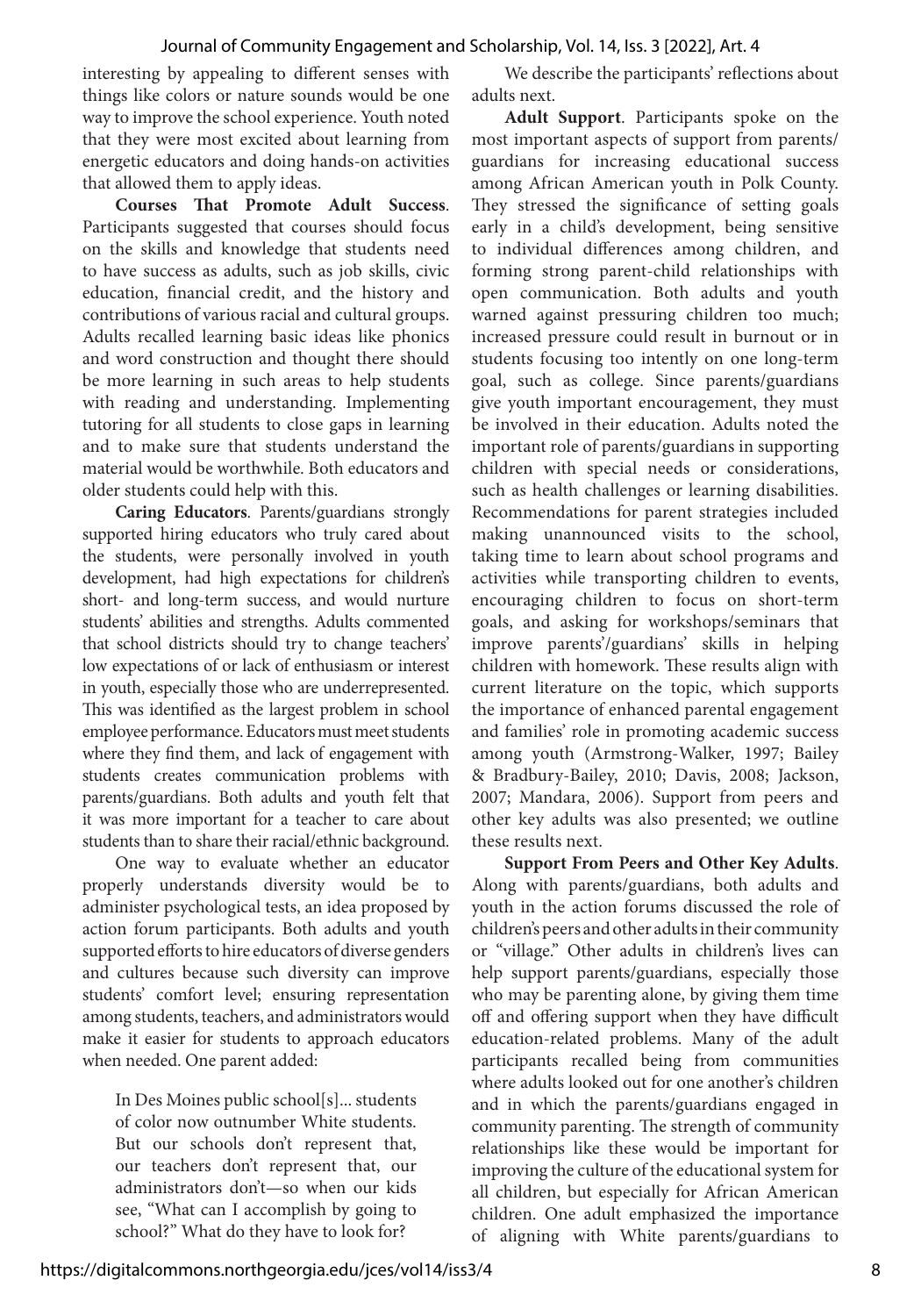gain information about school activities and programs. This might require attending meetings at community centers in neighborhoods where White families reside. Parents/guardians wanted to receive more resources and information, and they thought that parenting support groups could help them network and be better navigators of the educational system.

**Program Formats**. Participants offered opinions about types of programs they thought could improve educational success among African American youth in Polk County. First, to remove expense as a barrier and to promote the participation of families of varying economic backgrounds, programs should be either free or low-cost. Second, planners should offer programs at several different times to facilitate the participation of families and children who may be overscheduled. Third, the programs should be fact-based and include topics that are appealing to families, such as human growth and development, cultural identity, and gender identity. Finally, the programs should begin with a joint parent/guardian and youth session, followed by separate parent/guardian and youth meetings, and conclude with a joint parent/guardian and youth session. Although the programs would be intended for youth only, participants agreed that parents/guardians should always be involved so that they could reinforce the information learned in programs and schools at home.

**Community Organizations and Relationships**. Both adults and youth identified community support as the most important thing for improving educational success among African American youth. Scholars have highlighted the significant impacts of churches and mentoring networks on African American youth's academic engagement (Armstrong-Walker, 1997; Jackson, 2007; Williams, 2010). Action forum participants were in favor of improving community relationships to promote cooperation among various organizations that support families, including churches (through bulletins and ministerial alliances), schools, community centers, and the Iowa Commission on the Status of African-Americans. Such relationships would help build stronger connections among community stakeholders, publicize programs using social media and announcements, and facilitate the formation of parent support groups early in children's development. Both adults and youth focused on excellence in the community and advocated for including resources and information from more economically privileged

African American professionals in the county (e.g., doctors and lawyers). Discussion also focused on expanding existing effective programs for youth in the county, such as Sisters 4 Success and Jump Start at Corinthian Baptist Church. In summary, a cooperative spirit and effort would ensure that "the best can be given to the most."

#### **Discussion**

This project used a transdisciplinary, collaborative approach among scholars affiliated with an institution of higher learning, community leaders, and community-based Extension educators to achieve its stated goals. The project exemplified the principles of engaged scholarship and reflected a mutually beneficial exchange of resources and knowledge among scholars, ISU Extension and Outreach professionals, and community residents. All collaborators had defined roles and participated in the process from its start through its dissemination.

The facilitators enjoyed leading the group discussions with the adult and youth county residents. Team members felt rewarded by the opportunity to meet residents of various ages to discuss African American youth educational success. Observation of the participants in the group meetings was helpful in ensuring the trustworthiness of the data and results (Guba, 1981). All participants described their experiences and their ideas about education in the community honestly, and their eagerness to share their opinions and insights made the job of facilitating the groups easy. Different sources of information were used to triangulate the data collected (e.g., focus group recordings, summaries, and transcripts), thereby ensuring credibility and confirmability of the results (Guba, 1981). Discussions often lasted longer than 90 minutes as residents talked about their own educational journeys; facilitators were effective in keeping the discussion focused on advancing the stated project goals.

These findings corroborate other scholarship that highlights ways to enhance African American academic achievement at the individual, family, school, and community levels (Armstrong-Walker, 1997; Bailey & Bradbury-Bailey, 2010; Benner et al., 2016; Davis, 2008; Howard & Terry, 2011; Hudley, 2009; Jackson, 2007; Mandara, 2006; Stanard et al., 2010; Stewart, 2007; Whaley & Noel, 2011). The themes also underscore the importance of school context and relationships, which has been highlighted in previous work (Brooms, 2019).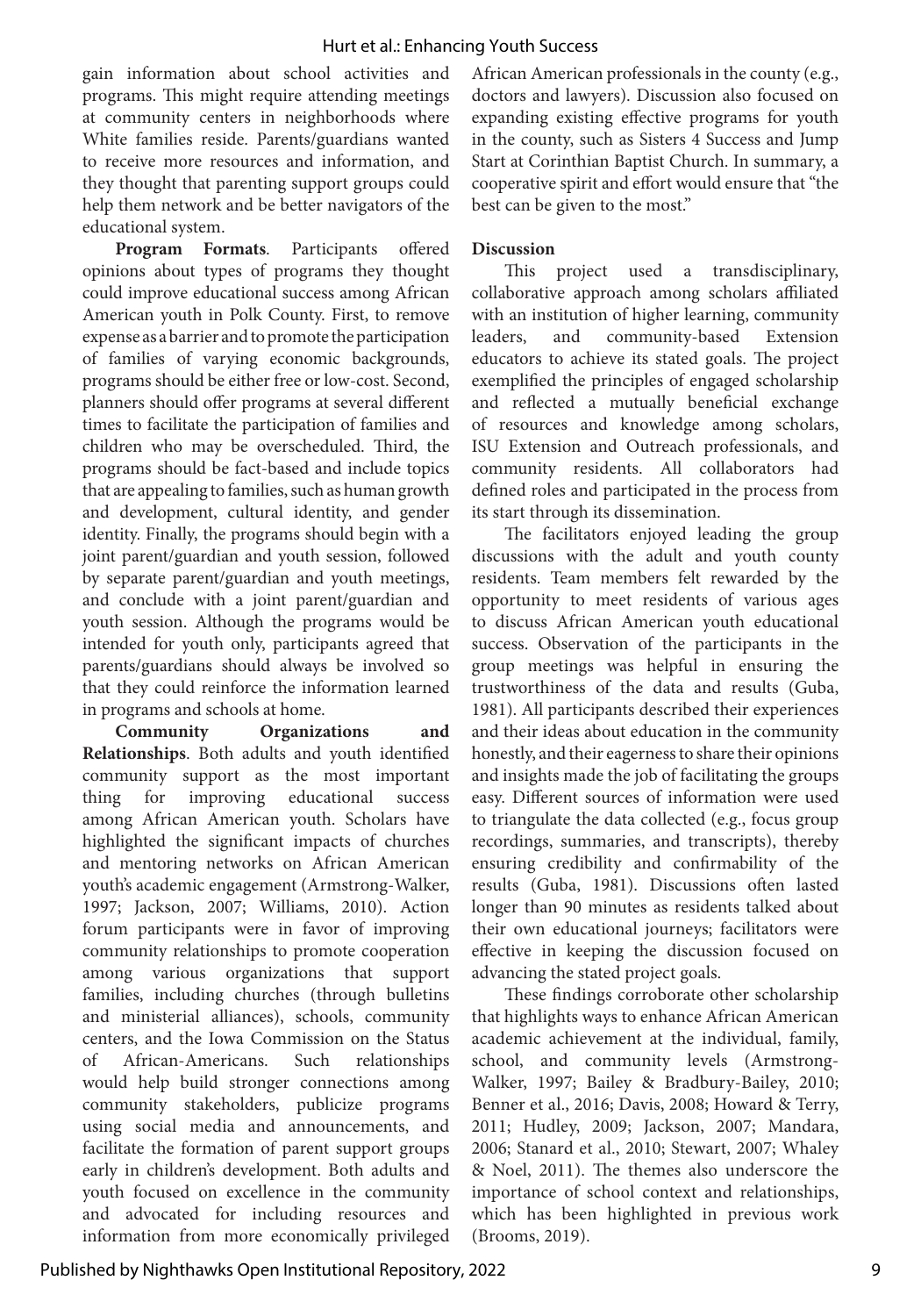This study advances our understanding of how ISU Extension and Outreach can partner with diverse stakeholders (e.g., school districts and communitybased organizations that focus on education among youth) to reach African American youth and their families, to enrich educational success, and to build stronger communities (Hawkins, 2014; ISU Extension and Outreach Human Sciences, 2017a, 2017b; Zeldin, 2000). Making gains will be critical to closing known disparities among underrepresented groups whose population is growing fast in places like Iowa (Blackman et al., 2005; Bryant & Wickrama, 2005; The State Data Center of Iowa and the Iowa Commission on the Status of African-Americans, 2020). Further, this work highlights notable avenues for future scholars to pursue. For example, scholars could engage parents and youth in dyadic interviews about their educational goals and experiences. Parents and youth could collaborate with school personnel (e.g., teachers, administrators, and support staff) to discuss innovative ways for students to achieve their educational goals. Communities could cultivate alliances to ensure that various stakeholders are collaborating with each other to promote and enhance youth academic success—a key, complex concern with clear societal implications.

Two limitations are notable. First, both the study circles and the action forums took place on weekday evenings and Saturday mornings. These dates and times may not have been convenient for some youth and adults who wanted to enroll. Second, the demographic profiles and experiences of the study circle and action forum participants may not represent the perspectives of all African American county residents. Despite these limitations, these results are likely transferable to other counties in Iowa and similar contexts (Guba, 1981).

## **Recommendations and Implications**

By adapting the framework for evaluating community development impacts and using the qualitative indicators conceptualized by Sero and Lachapelle (2018), we make recommendations in four areas.

## *Recommendation 1: Advance Awareness About What People Know*

• Use various media accessible to both adults and youth (e.g., URBAN magazine, Facebook, and Snapchat) to help market and communicate the goals of Extension and available programs.

• Identify persons in churches, neighborhood associations, and other community groups willing to serve as liaisons between parents of African American youth and academic professionals and to partner with ISU Extension and Outreach to build a bridge between resources and the African American community.

## *Recommendation 2: Increase Participation and Promote What People Do*

- Identify and promote groups of influential African American individuals in the community who can collaborate and promote broad participation in various community initiatives through relationship building.
- Invite African American adults and youth to plan and lead programming to demonstrate respect for their perspectives and contributions.
- Promote parent advocacy and engagement with the community and schools.

## *Recommendation 3: Foster Opportunities to Talk to Improve What People Hear*

- Require safe spaces for adults and youth so they can have honest conversations about their educational goals and interests and learn more about their needs and wants. Explore opportunities for ISU Extension and Outreach to provide in-service training for educators focused on engaging youth as partners and learners, combining youth development principles and practices.
- Ask local politicians (e.g., school board or city council) to speak at African American community events (e.g., Juneteenth, I'll Make Me a World, and Young Men/Women of Color Conference).

## *Recommendation 4: Build Capacity to Enhance Knowledge About Resources and Activities*

- Review diversity of staffing (e.g., in terms of gender, race, and income) and ensure that caring personnel are committed to a strengthsbased approach to develop trust and rapport among diverse youth and families.
- Offer opportunities for ISU Extension and Outreach staff and school educators across the county to examine and review their assumptions and expectations of youth and families of various races, ethnicities, and incomes and residing in different neighborhoods.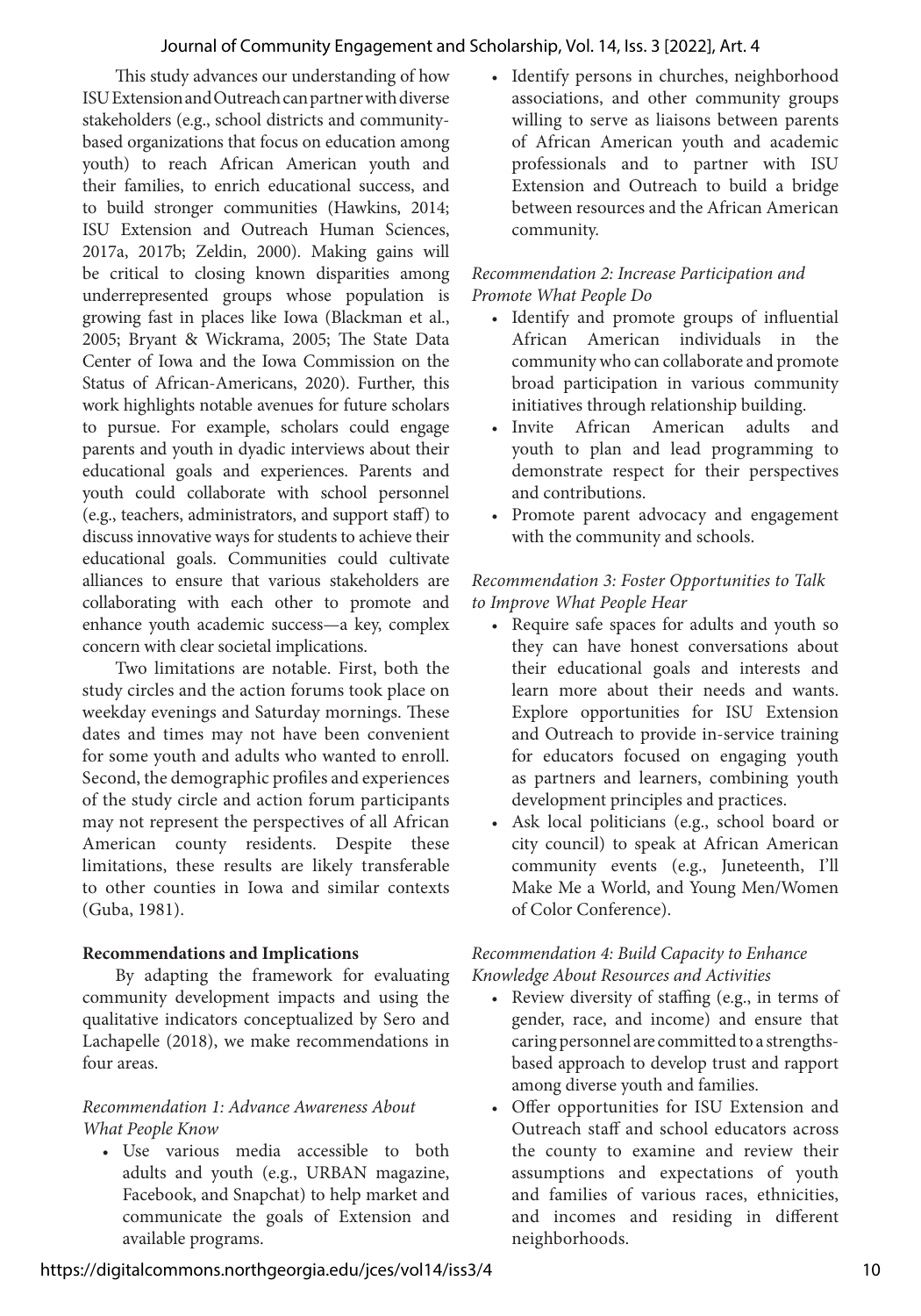- Ensure that ISU Extension and Outreach and school curricula across the county are engaging and cover a range of topics (e.g., life skills curricula covering career readiness, youth financial education, communication, and leadership), build on family strengths, and take advantage of contributions of diverse leaders (e.g., in terms of gender, race, and income).
- Collaborate with school districts to confirm that program offerings are fair and enrollment practices for educational programs are consistent across the county to ensure sensitivity to people with diverse backgrounds.
- Ask African American parents and adults and/or organizations trusted within the African American community to partner with ISU Extension and Outreach and county school districts to develop, implement, and deliver youth- and familyfocused programs (e.g., Strong African American Families Program, parenting, and family development) and to promote safe and welcoming learning environments.

## **References**

Anfara, V.A., Jr., Brown, K.M., & Mangione, T.L. (2002). Qualitative analysis on stage: Making the research process more public. *Educational Researcher*, *31*(7), 28–38. https://doi. org/10.3102/0013189X031007028

Armstrong-Walker, G.L. (1997). *A multisystemic approach focusing on family, education, self-concept and community involvement among at-risk African-American males*. United States International University.

Atwell, M.N., Balfanz, R., Bridgeland, J., & Ingram, E. (2019). *Building a grad nation: Progress and challenge in raising high school graduation rates: Annual update 2019*. Civic.

Bailey, D.F., & Bradbury-Bailey, M.E. (2010). Empowered youth programs: Partnerships for enhancing postsecondary outcomes of African American adolescents. *Professional School Counseling*, *14*(1), 64–74. https://doi. org/10.1177/2156759X1001400107

Bazeley, P. (2018). *Integrating analyses in mixed methods research.* SAGE Publications. https://doi. org/10.4135/9781526417190

Benner, A.D., Boyle, A.E., & Sadler, S. (2016). Parental involvement and adolescents' educational success: The roles of prior achievement and socioeconomic status. *Journal of Youth and Adolescence*, *45*(6), 1053–1064. https://doi. org/10.1007/s10964-016-0431-4

Blackman, L., Clayton, O., Glenn, N., Malone-Colon, L., & Roberts, A. (2005). *The consequences of marriage for African Americans.* Institute for American Values.

Bowman, N.A., Kim, S., Ingleby, L., Ford, D.C., & Sibaouih, C. (2018). Improving college access at low-income high schools? The impact of GEAR UP Iowa on postsecondary enrollment and persistence. *Educational Evaluation and Policy Analysis*, *40*(3), 399–419. https://doi. org/10.3102/0162373718778133

Brooms, D.R. (2019). "I was just trying to make it": Examining urban Black males' sense of belonging, schooling experiences, and academic success. *Urban Education*, *54*(6), 804–830. https:// doi.org/10.1177/0042085916648743

Bryant, C.M., & Wickrama, K.A.S. (2005). Marital relationships of African Americans: A contextual approach. In V.C. McLoyd, N.E. Hill, & K.A. Dodge (Eds.), *African American family life: Ecological and cultural diversity* (pp. 111–134). Guilford Press.

Carlson, J.A. (2010). Avoiding traps in member checking. *The Qualitative Report*, *15*(5), 1102–1113. https://doi.org/10.46743/2160-3715/2010.1332

Creswell, J.W., & Poth, C.N. (2018). *Qualitative inquiry and research design: Choosing among five traditions* (4th ed.). SAGE Publications.

Davis, L. (2008). *Self-determination in context: An examination of factors that influence school performance among African American males in high school* [Doctoral dissertation, The University of Texas at Austin]. ProQuest Dissertations Publishing. https://www.proquest.com/docview/743815768

Guba, E.G. (1981). Criteria for assessing the trustworthiness of naturalistic inquiries. *Educational Communication and Technology*, *29*(2), 75–91.

Hawkins, C.L. (2014). *Making youth matter: Exclusion and its impact on the school lives of African-American students* [Doctoral dissertation, Eastern Michigan University]. Digital Commons @ EMU. https://commons.emich.edu/theses/675

Howard, T., & Terry, C.L., Sr. (2011). Culturally responsive pedagogy for African American students: Promising programs and practices for enhanced academic performance. *Teaching Education*, *22*(4), 345–362. https://doi.org/10.1080 /10476210.2011.608424

Hudley, C. (2009). Academic motivation and achievement of African American youth. In H.A. Neville, B.M. Tynes, & S.O. Utsey (Eds.), *Handbook of African American psychology* (pp. 187–197). SAGE Publishing.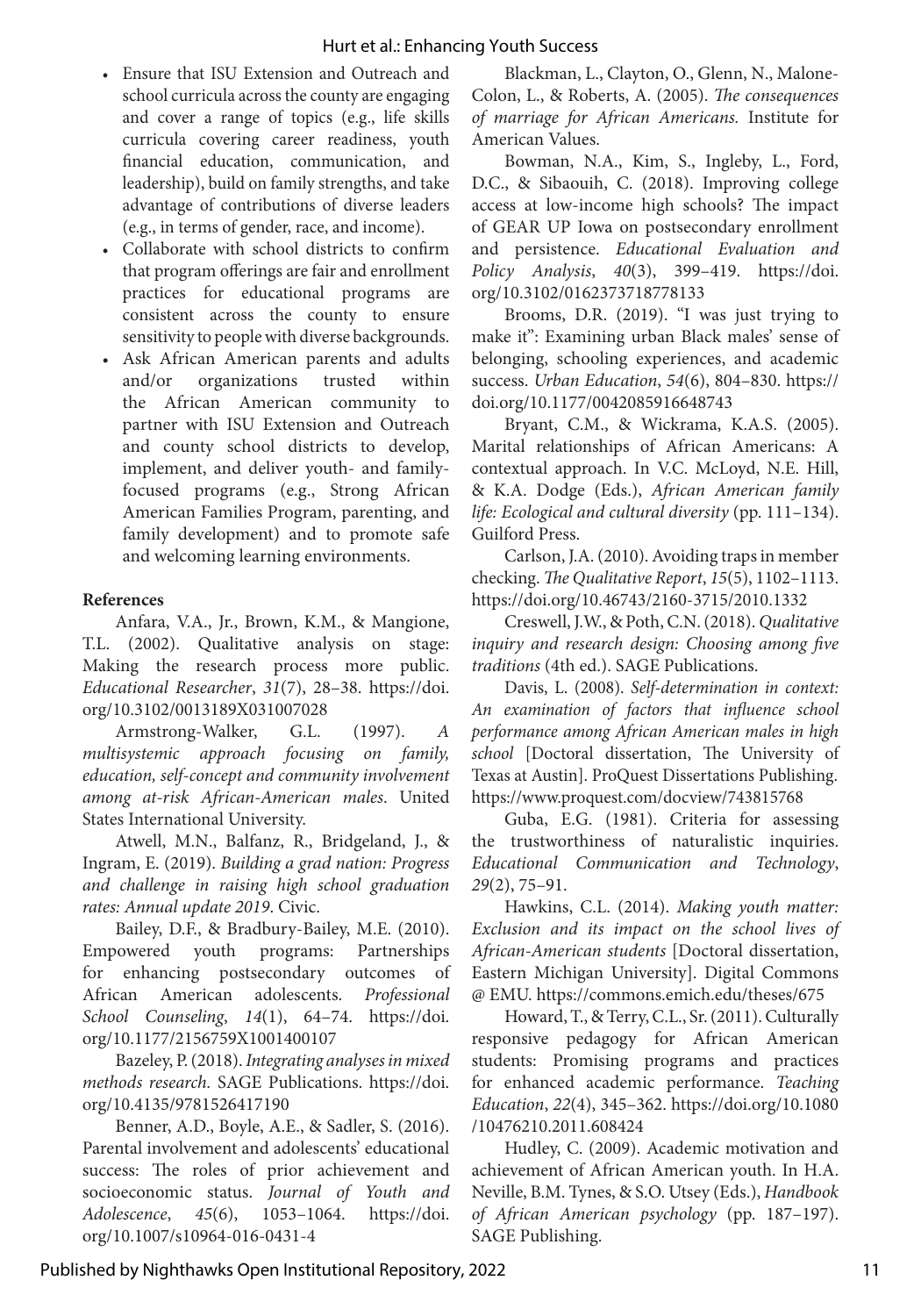Iowa Department of Education. (2020a, December 11). *2020-2021 Iowa public school district PreK-12 enrollments by district, grade, race and gender*. https://educateiowa.gov/documents/ public-district-prek-12-enrollment-grade-raceand-gender/2020/12/2020-2021-iowa-public

Iowa Department of Education. (2020b). *Graduation rates and dropout rates.* https:// educateiowa.gov/graduation-rates-and-dropoutrates

Iowa State University Extension and Outreach. (2015). *Iowa State University Extension and outreach*. https://www.extension.iastate.edu/ Documents/Playbook/Evolution\_of\_Extension\_ and\_Outreach.pdf

Iowa State University Extension and Outreach. (2017a). *Extension and Outreach Strategic Plan, 2017-2022.* https://www.extension.iastate.edu/vp/ strategic-plan

Iowa State University Extension and Outreach Human Sciences. (2017b). *About ISU Extension and outreach.* https://www.extension.iastate.edu/ content/about-isu-extension

Iowa State University Extension and Outreach Human Sciences. (2017c). *Human sciences extension and outreach reaches out to families across the lifespan.* https://www.extension.iastate.edu/ humansciences/

Iowa State University Extension and Outreach Human Sciences. (2017d). *Study circles and action forums*. https://www.gerontology.iastate.edu/ community-extension/

Jackson, T.O. (2007). *An analysis of the factors that influence achievement among African-*

*American students* [Doctoral dissertation, Texas A&M University]. OAKTrust. https://hdl.handle. net/1969.1/ETD-TAMU-2511

Leuwerke, W.C., Ingleby, L.D., Tillery, C.Y., Cech, T.G., & Sibaouih C.M. (2021). Narrowing the college readiness gap: Assessing GEAR UP Iowa's intermediate impact on underserved students. *Journal of Education for Students Placed at Risk (JESPAR)*, *26*(4), 352–370. https://doi.org/1 0.1080/10824669.2021.1884864

Mandara, J. (2006). The impact of family functioning on African American males' academic achievement: A review and clarification of the empirical literature. *Teachers College Record*, *108*(2), 206–223.

Merriam, S.B. (2009). *Qualitative research: A guide to design and implementation.* Jossey-Bass.

Miles, M.B., Huberman, A.M., & Saldaña, J. (2020). *Qualitative data analysis: A methods sourcebook* (4th ed.). SAGE Publications.

Office of the Governor of Iowa. (2020, March 4). *Iowa's high school graduation rate reaches record high of 91.6 percent* [Press release]. https://governor. iowa.gov/press-release/iowa%E2%80%99s-highschool-graduation-rate-reaches-record-high-of-916-percent

Pirtle, S.K. (2007). *A Study of the Perception of how Involvement in African American Churches Affects Students' Academic Success*. ProQuest.

Plano Clark, V.L., & Ivankova, N.V. (2016). *Mixed methods research: A guide to the field.* SAGE Publications.

Saldaña, J. (2011). *Fundamentals of qualitative research.* Oxford University Press.

Saldaña, J. (2016). *The coding manual for qualitative researchers* (3rd ed.). SAGE Publishing.

Sero, R., & Lachapelle, P. (2018). *Evaluating community development impacts using qualitative indicators* [Webinar]. Penn State College of Agricultural Sciences. http://rrdc.info/webinar%20 recordings/qualitative-indicators-ntl-4-23-18.mp4

Stanard, P., Belgrave, F.Z., Corneille, M.A., Wilson, K.D., & Owens, K. (2010). Promoting academic achievement: The role of peers and family in the academic engagement of African American adolescents. *Journal of Prevention & Intervention in the Community*, *38*(3), 198–212. https://doi.org/10.1 080/10852352.2010.486298

Stewart, E.B. (2007). Individual and school structural effects on African American high school students' academic achievement. *The High School Journal*, *91*(2), 16–34. https://doi.org/10.1353/ hsj.2008.0002

Stokols, D., Misra, S., Moser, R.P., Hall, K.L., & Taylor, B.K. (2008). The ecology of team science: Understanding contextual influences on transdisciplinary collaboration. *American Journal of Preventive Medicine*, *35*(2S), S96– S115. https://doi.org/10.1016/j.amepre.2008.05.003

Szostak, R. (2015). Interdisciplinary and transdisciplinary multimethod and mixed methods research. In S. Hesse-Biber & R. Burke Johnson (Eds.), *The Oxford handbook of multimethod and mixed methods research inquiry*. (pp. 128–143). Oxford University Press.

The State Data Center of Iowa and the Iowa Commission on the Status of African-Americans. (2020). *African-Americans in Iowa: 2020*. https://www.iowadatacenter.org/Publications/ aaprofile2020.pdf

United Way of Central Iowa. (2021). *Community education goal.* https://www.unitedwaydm.org/ education?hsCtaTracking=8e4db2be-b5ff-4088 aa3c-8c91d6960101%7C1d03ef6f-880d-41edbd96-54d5983d42dd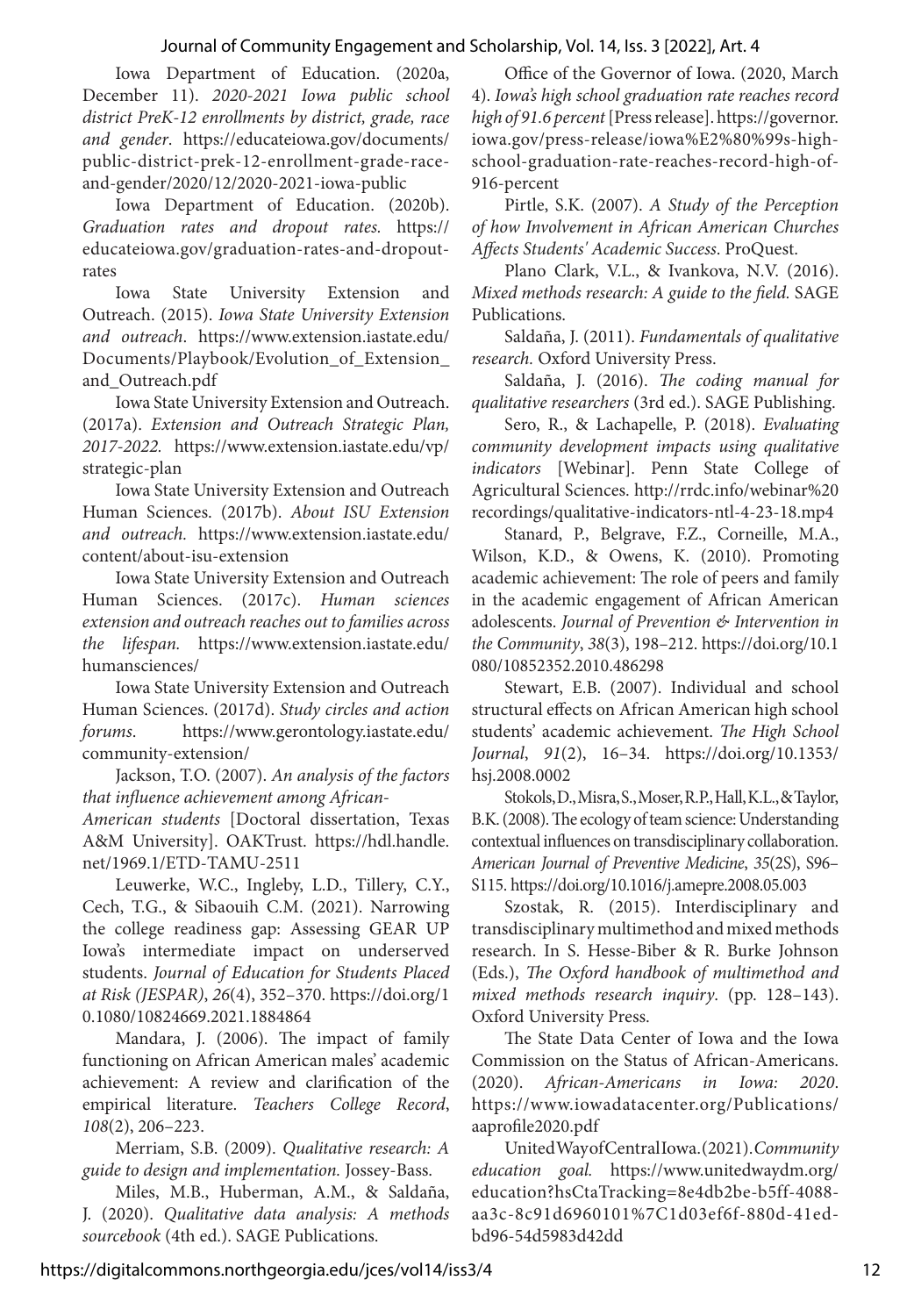U.S. Census Bureau. (2017). *QuickFacts: Iowa*. https://www.census.gov/quickfacts/ia

Whaley, A.L., & Noel, L. (2011). Sociocultural theories, academic achievement, and African American adolescents in a multicultural context: A review of the cultural incompatibility perspective. *Social Psychology of Education*, *14*(2), 149–168. https://doi.org/10.1007/s11218-010- 9142-y

Williams, N.L. (2010). *Reversing the math trajectory: An investigation of the factors to which mathematically successful African-American high school students attribute their success* [Unpublished doctoral dissertation]. Harvard University.

Zeldin, S. (2000). Integrating research and practice to understand and strengthen communities for adolescent development: An introduction to the special issue and current issues. *Applied Developmental Science*, *4*(S1), 2–10. https://doi.org/10.1207/S1532480XADS04Suppl\_1

## **About the Authors**

Tera R. Jordan publishes scholarly work using the name, Tera R. Hurt. She is the assistant provost for Faculty Development and an Associate Professor of Human Development and Family Studies at Iowa State University. Kimberly Greder is a professor of Human Development and Family

Studies and Family Wellbeing Extension State Specialist at Iowa State University. Jonathan Cardamone is the former Executive Director of Willkie House, Incorporated. Benjamin Bell, Sr. is the pastor at Present Truth Ministries and a Fatherhood Outreach Director YMCA of Des Moines. Kim Cheeks is a program assistant in the Office of the Status of African Americans, Iowa Department of Human Rights. Rosa Gonzalez is a Field Specialist I in Human Sciences Extension and Outreach, Dallas County Extension. Margaret C. O'Connor is a doctoral student in the Department of Human Development and Family Studies at Iowa State University. Barbara Woods is an Extension special project manager, Human Sciences Extension and Outreach at Iowa State University.

## **Acknowledgment**

The authors gratefully acknowledge the support of the Iowa State University Extension and Outreach and Polk County Extension Council. The authors value the support of Brent Brungardt, Oksana Gieseman, and Terry Smay. We are indebted to the residents who willingly participated in the group discussions.

## **Appendix A**

**Purpose of project:** Increase understanding of African American families' goals for youth academic success to inform development of, or revision to, Extension programming designed to promote educational success among African American youth.

## **Research questions:**

- What are the experiences of African American families in Polk County related to youth academic success?
- What are their educational goals?
- What are their recommendations for using family strengths to promote educational success?
- How can programming (i.e., 4-H Youth Development, Juntos Para Una Mejor Educación–Together for a Better Education, Strong African American Families) be adapted to advance academic success among youth?

#### **Questions for study circles**

**Study circles:** Questions designed to learn about African American families' experiences regarding their educational goals and initiatives and programs they believe are needed to enhance youth academic success.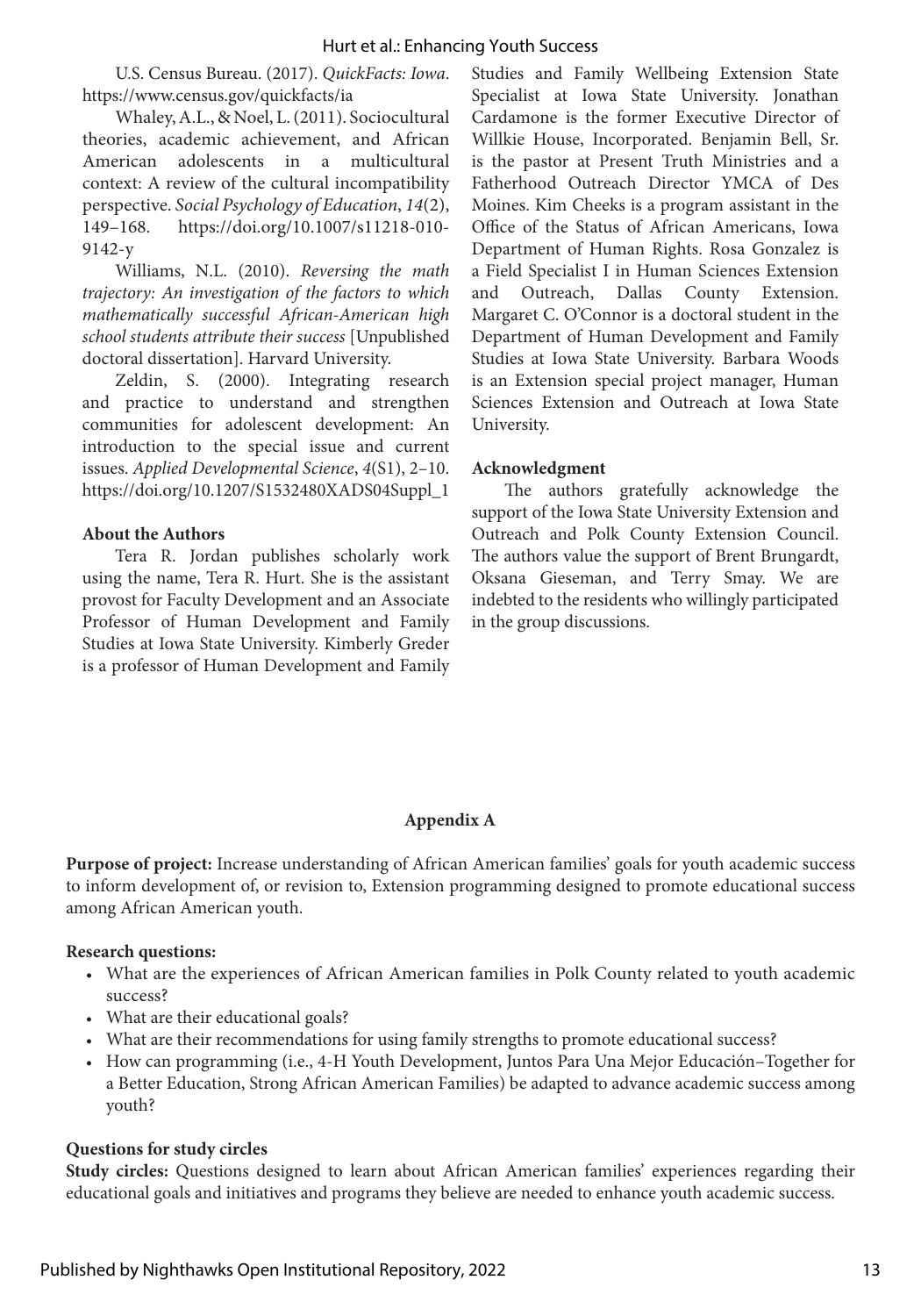Questions for parents:

It could be helpful to first learn about parents' personal experiences with school as their experiences may influence desires they have for their children.

*Think back to when you were a child. What was school like?*

- *What did you like about school?*
- *What did you not like about school?*

*What did your parents or other family members expect of you regarding school? What were expectations you had for yourself regarding school?*

Questions to learn about parents' hopes for their children.

*When you think about your children, what do you want for their future?*

• *What do you want for them in regard to education?*

*What is going well at home, at school, or in the community that will help your children obtain the education you want them to have?* (Refer back to responses to previous question regarding what parents want for their children's education.)

*What needs to be improved?*

*If we were going to develop a program in the community to help youth reach their educational goals, what kinds of information would be important to include in the program?*

- *What do youth need help with?*
- *What kind of information would be helpful for parents to have?*

*Where would it be held?*

*When would the program be held? E.g., during the week? Weekends?*

*What organizations in the community do you know and trust that would be good to involve? How could we help families learn about the program?*

Briefly review key ideas that participants shared.

*What else is important to know regarding helping children reach their educational goals that we haven't talked about tonight?*

Questions for youth:

*Think about 1–2 people who have made a big difference in your life. Think about people who have influenced how you think and what you do. Write their names down on a post-it. Then, write down how they influenced you.* 

After youth have had a few minutes to write their thoughts on the post-it notes, ask youth to read aloud their response as they place their post-it notes on the flip chart paper (heading: People who influence me).

*Now, let's talk about the future. What do you want to do after high school?*

- *What or who can help you do this?*
- *What or who might make it difficult?*

*If we were going to develop a program in the community to help youth reach their educational goals, what kinds of information would be important to include in the program?*

- *What do youth need help with?*
- *What kind of information would be helpful for parents to have?*

*Where would it be held?* 

*When would the program be held? E.g., during the week? Weekends?*

*What organizations in the community do you know and trust that would be good to involve? How could we help families learn about the program?*

Briefly review key ideas that participants shared.

*What else is important to know regarding helping children reach their educational goals that we haven't talked about tonight?*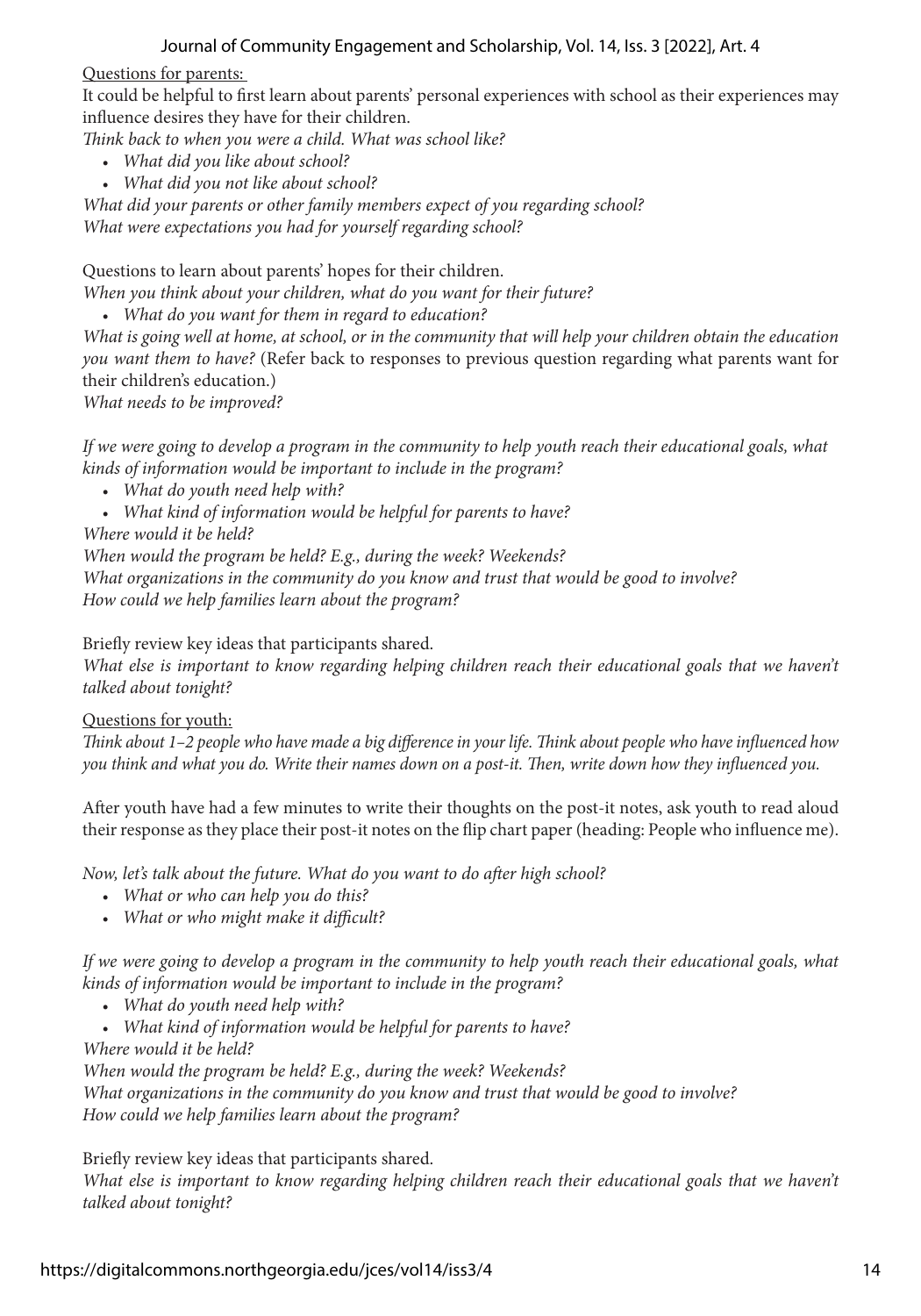**Action forums:** Residents will review ideas and recommendations from the study circles and advocate for the most promising and impactful programs and approaches for enhancing youth academic success.

Questions designed to learn about residents' perspectives regarding challenges and successes of supporting youth academically:

*What is happening in the community that is helping youth do well in school?*

• *Why do you think this is working?*

*What isn't happening that needs to happen for youth to do well in school?*

• *Why do you think it is not happening?*

*What kinds of information or support do you think families need to help youth do well in school?*

## **Action Forum Questions for Polk County Participants**

In November and December 2017, our team spoke to more than 20 African American adults and youth, and we asked them about ways to improve African American youth academic success in Polk County. People who live in your community shared a number of ideas and recommendations.

Your task is to review this list and vote for the most promising and impactful suggestions to improve educational success among African American youth in Polk County. Let's begin.

| <b>Topics and</b><br>main questions                                                                                                                                      | <b>Recommendations</b>                                                                                                                                                                                                                                                                                                                                                                                                                                                                                                                                                                                                                                                                                                                                                                                                                                                                                                                                                                                                                                                                                                                                                                                                                                                                                                                                                                                                                                                                                                                                                                                                                                                                                                                                                                                                                                               |
|--------------------------------------------------------------------------------------------------------------------------------------------------------------------------|----------------------------------------------------------------------------------------------------------------------------------------------------------------------------------------------------------------------------------------------------------------------------------------------------------------------------------------------------------------------------------------------------------------------------------------------------------------------------------------------------------------------------------------------------------------------------------------------------------------------------------------------------------------------------------------------------------------------------------------------------------------------------------------------------------------------------------------------------------------------------------------------------------------------------------------------------------------------------------------------------------------------------------------------------------------------------------------------------------------------------------------------------------------------------------------------------------------------------------------------------------------------------------------------------------------------------------------------------------------------------------------------------------------------------------------------------------------------------------------------------------------------------------------------------------------------------------------------------------------------------------------------------------------------------------------------------------------------------------------------------------------------------------------------------------------------------------------------------------------------|
| Which aspects<br>of the school<br>context are<br>most important<br>for improving<br>educational<br>success among<br>African American<br>youth in Polk<br>County and why? | • Promote a sense of belonging and inclusiveness for all students<br>regardless of different backgrounds.<br>. Hire and retain more staff to:<br>• close the equity gap.<br>· include more teachers of diverse genders and cultures (e.g.,<br>men, Black), support staff, and administrators (i.e., role models,<br>guidance, connection and community).<br>· provide more caring professionals who are invested in youth<br>development and have high expectations for their short- and long-<br>term success and affirm their abilities and strengths.<br>Ensure the curriculum is:<br>· interactive, engaging, challenging, and relevant to skills and<br>knowledge needed to be successful in adulthood.<br>• inclusive of content that highlights the history and contributions of<br>other racial and cultural groups (e.g., civil rights history in Iowa).<br>• communicated to parents (e.g., Why are books not being used<br>when book fees are assessed?).<br>• Other resources and supports:<br>• Provide assistance with students transitioning to Polk County<br>schools from other contexts (e.g., large city, racially diverse, more<br>affluent) to reduce the consequences of culture shock.<br>• Raise awareness of different cultural expectations and norms in<br>communication.<br>• Ensure equity in program offerings (e.g., Upward Bound, Youth<br>Leadership Initiative, Family Connections) across districts within<br>the county.<br>• Attend to diverse needs of students who identify as male, female,<br>and other gender identities.<br>· Address deficiencies in school employee effectiveness (e.g.,<br>speaking too fast, teaching curriculum at a fast pace, testing<br>students too quickly, not successfully resolving students' questions<br>and concerns).<br>• Modify school start time to better meet needs of adolescents. |